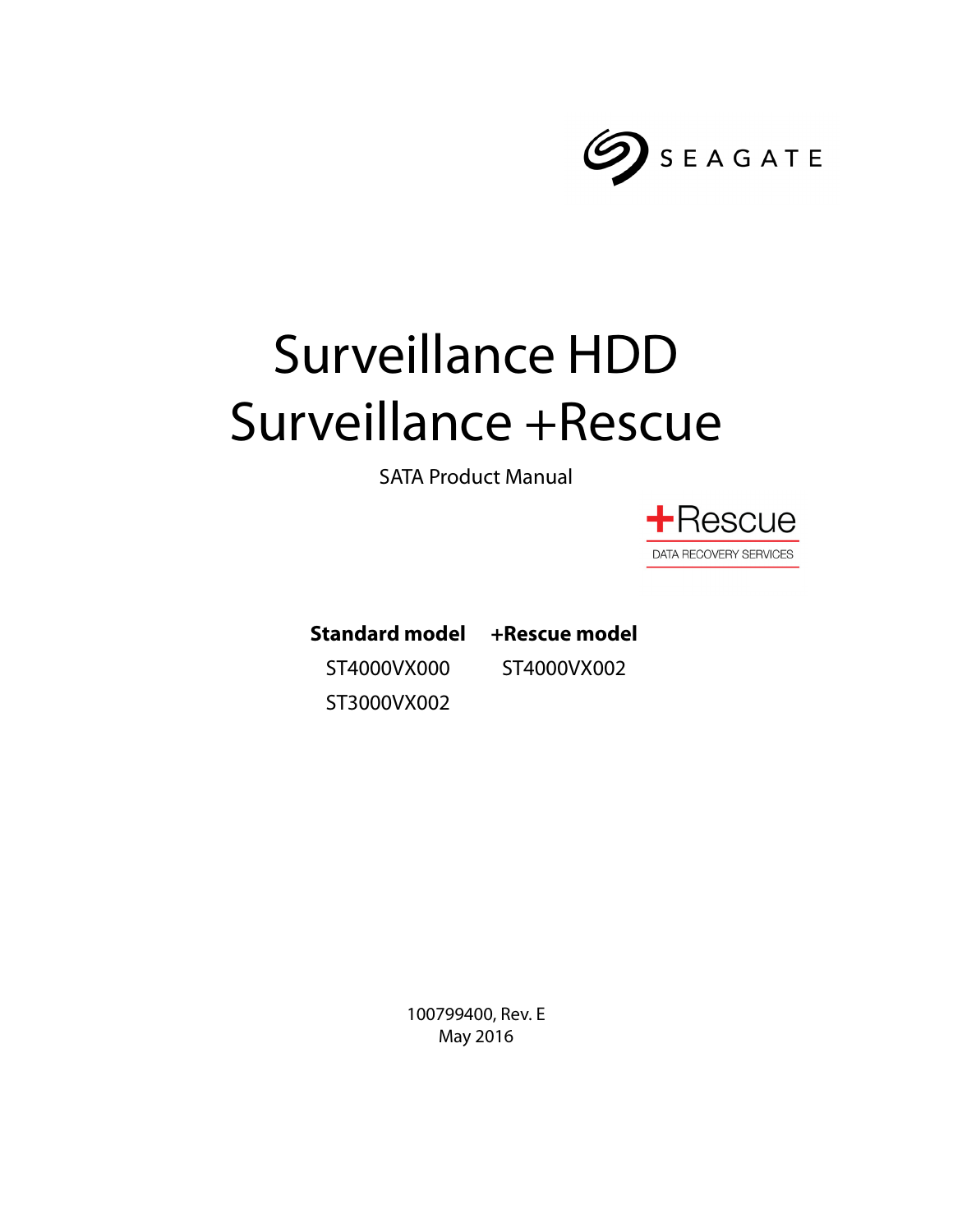## **Document Revision History**

| <b>Revision</b> | <b>Date</b> | Pages affected and Description of changes                                                                                                                                                                                                       |
|-----------------|-------------|-------------------------------------------------------------------------------------------------------------------------------------------------------------------------------------------------------------------------------------------------|
| Rev. A          |             | 03/24/2016 Initial release.                                                                                                                                                                                                                     |
| Rev. B          |             | 03/31/2016 fc, 5, 7-9 & 28-29: Corrected 3TB model number.                                                                                                                                                                                      |
| Rev. C          | 04/20/2016  | 7: Revised Heads/Disks to 6/3<br>7 & 10: Revised Seek times to <12.0 ms<br>11: Power Dissipation = 3-Disks<br>17-18: Updated Section 2.13.1 Seagate Rescue Data Recovery Service Program Terms                                                  |
| Rev. D          |             | 05/03/2016 19: Updated Section 2.14.2 Electromagnetic compatibility                                                                                                                                                                             |
|                 |             | 7 & 13: Revised to Operating ambient temperature (min °C)<br>Rev. E (Draft 1)   05/20/2016   8 & 13: Revised Wet Bulb values & Added useful life note<br>Revised Fastener Penetration Depth to 0.120" in text & Fig 2 Mechanical Drawing<br>22: |

#### **© 2016, Seagate Technology LLC All rights reserved.**

Publication number: 100799400, Rev. E May 2016

Seagate, Seagate Technology and the Spiral logo are registered trademarks of Seagate Technology LLC in the United States and/or other countries. Rescue and SeaTools are either trademarks or registered trademarks of Seagate Technology LLC or one of its affiliated companies in the United States and/or other countries. All other trademarks or registered trademarks are the property of their respective owners.

No part of this publication may be reproduced in any form without written permission of Seagate Technology LLC. Call 877-PUB-TEK1 (877-782-8351) to request permission.

When referring to drive capacity, one gigabyte, or GB, equals one billion bytes and one terabyte, or TB, equals one trillion bytes. Your computer's operating system may use a different standard of measurement and report a lower capacity. In addition, some of the listed capacity is used for formatting and other functions, and thus will not be available for data storage. Actual quantities will vary based on various factors, including file size, file format, features and application software. Actual data rates may vary depending on operating environment<br>and other factors. The export or re-e more information, visit [www.bis.doc.gov\)](http://www.bis.doc.gov), and controlled for import and use outside of the U.S. Seagate reserves the right to change, without notice, product offerings or specifications.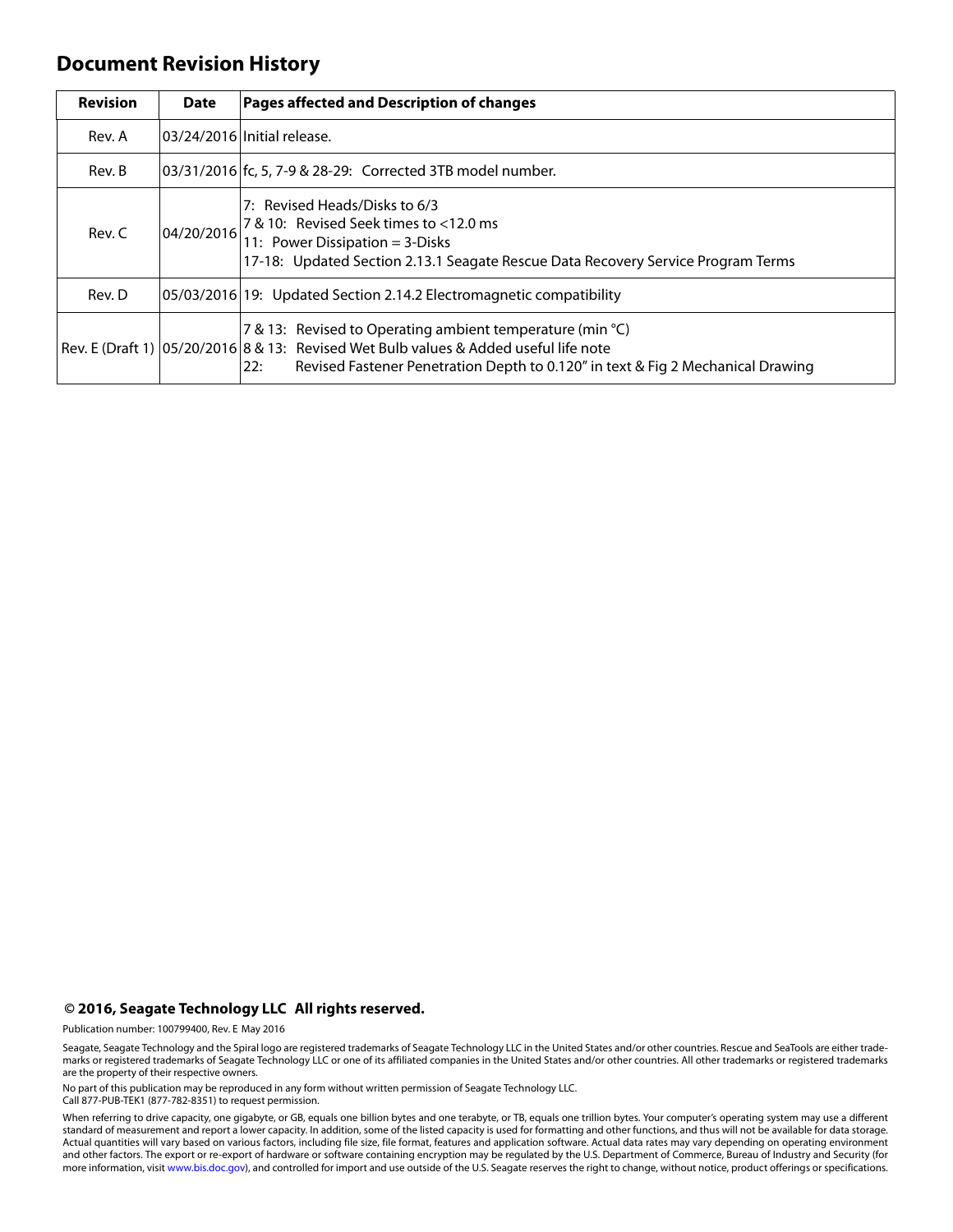## Contents

|--|--|--|

| 1.0 |      |                                                                                  |
|-----|------|----------------------------------------------------------------------------------|
|     | 1.1  |                                                                                  |
| 2.0 |      |                                                                                  |
|     | 2.1  |                                                                                  |
|     | 2.2  |                                                                                  |
|     |      | 2.2.1                                                                            |
|     | 2.3  |                                                                                  |
|     | 2.4  |                                                                                  |
|     | 2.5  |                                                                                  |
|     | 2.6  |                                                                                  |
|     | 2.7  |                                                                                  |
|     | 2.8  |                                                                                  |
|     |      | 2.8.1                                                                            |
|     |      | 2.8.2                                                                            |
|     |      | 2.8.3                                                                            |
|     |      | 2.8.4                                                                            |
|     | 2.9  |                                                                                  |
|     |      | 2.9.1                                                                            |
|     |      | 2.9.2                                                                            |
|     |      | 2.9.3                                                                            |
|     |      | 2.9.4                                                                            |
|     |      | 2.9.5                                                                            |
|     |      | 2.9.6                                                                            |
|     |      | 2.9.7                                                                            |
|     | 2.10 |                                                                                  |
|     |      | 2.10.1                                                                           |
|     | 2.11 |                                                                                  |
|     | 2.12 |                                                                                  |
|     |      | 2.12.1                                                                           |
|     | 2.13 |                                                                                  |
|     |      | Seagate® Rescue™ Data Recovery Service Program Terms 17<br>2.13.1                |
|     | 2.14 |                                                                                  |
|     |      | 2.14.1                                                                           |
|     |      | 2.14.2                                                                           |
|     |      | 2.14.3                                                                           |
|     | 2.15 |                                                                                  |
|     |      | European Union Restriction of Hazardous Substances (RoHS) Directive 20<br>2.15.1 |
|     |      | China Restriction of Hazardous Substances (RoHS) Directive  20<br>2.15.2         |
|     | 2.16 |                                                                                  |
| 3.0 |      |                                                                                  |
|     | 3.1  |                                                                                  |
|     | 3.2  |                                                                                  |
|     | 3.3  |                                                                                  |
|     | 3.4  |                                                                                  |
| 4.0 |      |                                                                                  |
|     |      |                                                                                  |
|     | 4.1  |                                                                                  |
|     | 4.2  |                                                                                  |
|     | 4.3  |                                                                                  |
|     |      | 4.3.1<br>4.3.2                                                                   |
|     |      |                                                                                  |

 $4.3.3$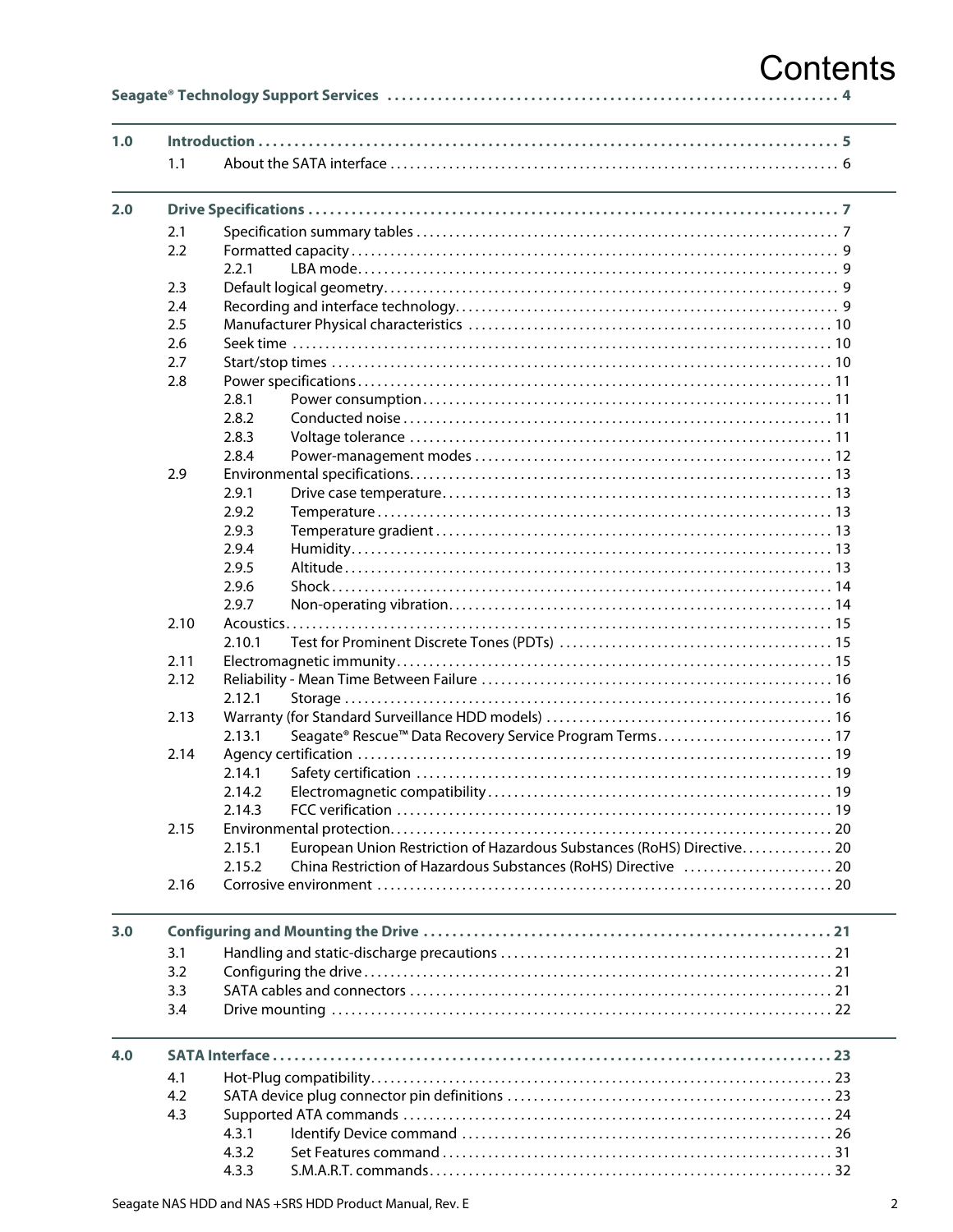## Figures

| Figure 1 |  |
|----------|--|
| Figure 2 |  |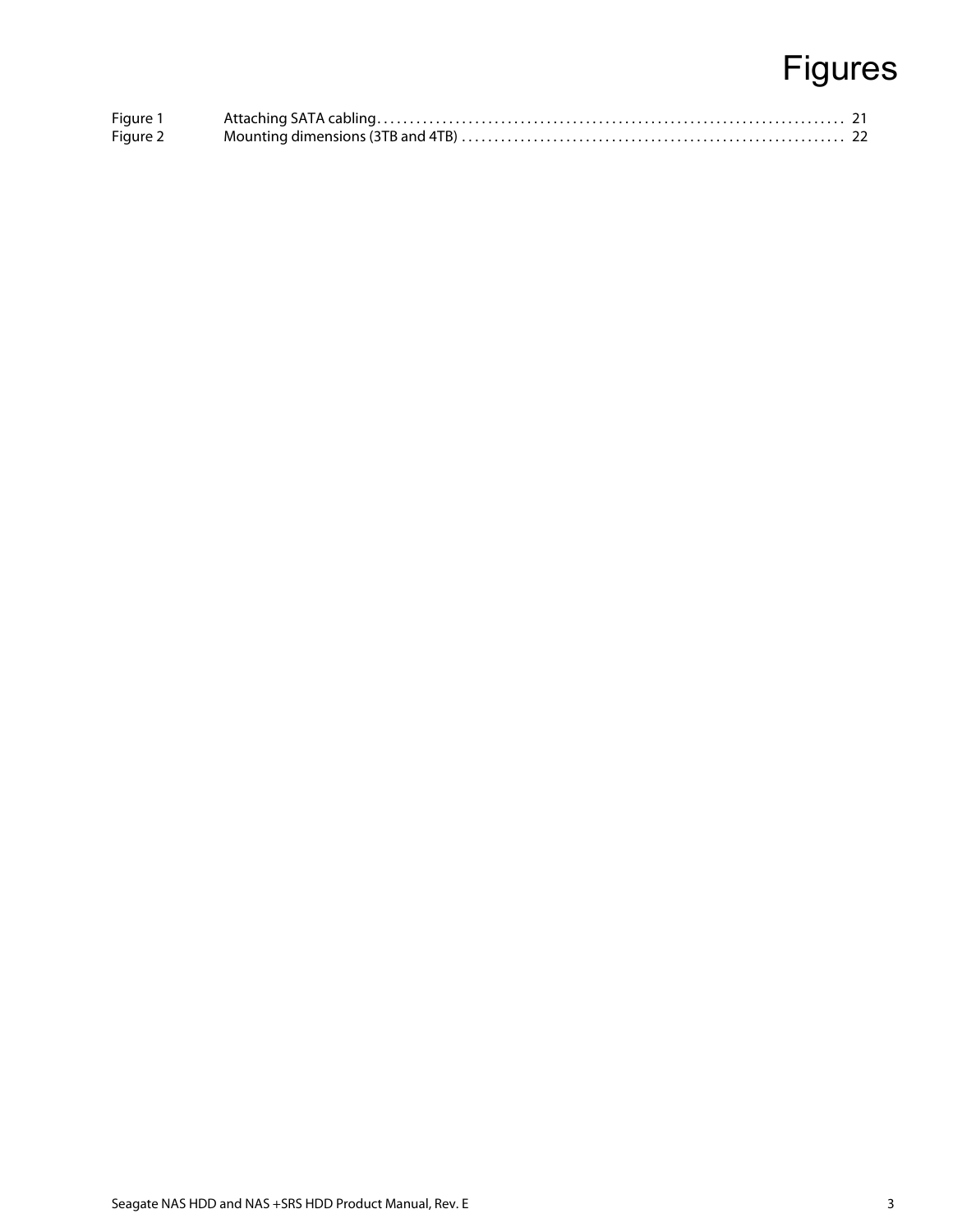## Seagate® Technology Support Services

<span id="page-4-0"></span>For information regarding online support and services, visit: [http://www.sea](http://www.seagate.com/contacts/)gate.com/contacts/ [For information regarding Warranty Support, visit:](http://www.seagate.com/support/warranty-and-replacements/) http://www.seagate.com/support/warranty-and-replacements/ For information regarding data recovery services, visit: [http://www.sea](http://www.seagate.com/services-software/data-recovery-services/)gate.com/services-software/data-recovery-services/ [For Seagate OEM, Distribution partner and reseller portals, visit: h](http://www.seagate.com/partners/)ttp://www.seagate.com/partners/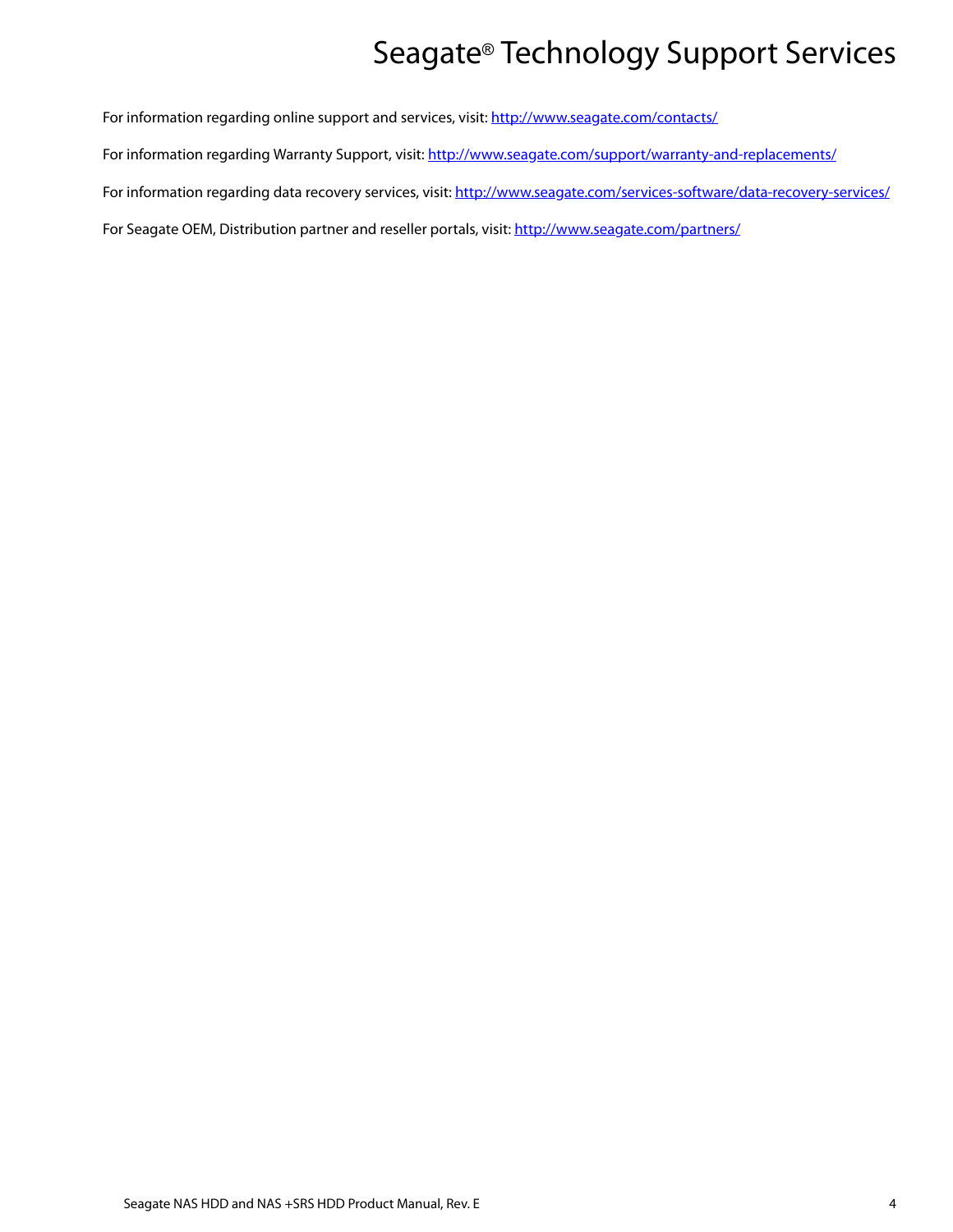## <span id="page-5-0"></span>**1.0 Introduction**

This manual describes the functional, mechanical and interface specifications for the following: Seagate NAS HDD +SRS model drives:

| <b>Standard models</b> | +Rescue model |             |
|------------------------|---------------|-------------|
| ST4000VX000            | ST3000VX002   | ST4000VX002 |

These drives provide the following key features:

- 1M hour MTBF designed for high write duty cycle across Surveillance HDD
- ATA AV Command support streaming video command support across Surveillance HDD
- Best-in-class acoustic performance means virtually silent operation
- Built-in error recovery for non-stop video streaming
- Compliant with RoHS requirements in China and Europe
- Full-track multiple-sector transfer capability without local processor intervention
- Idle3 power mode support
- Low activity power
- Low-RPM spindle speed
- Native Command Queuing with command ordering to increase performance in demanding applications
- Performance-tuned for seamless video applications
- Reliability for 24×7 video surveillance applications
- Rotational Vibration mitigation of system level rotational vibration inside Surveillance HDD
- SeaTools diagnostic software performs a drive self-test that eliminates unnecessary drive returns.
- State-of-the-art cache and on-the-fly error-correction algorithms
- Streaming video optimization consistent command completion times & ERC support across Surveillance HDD
- Support for S.M.A.R.T. drive monitoring and reporting
- Supports "8+" drive bays
- Supports ATA8 streaming commands
- Supports latching SATA cables and connectors
- Supports up to 64 cameras
- TGMR recording technology provides the drives with increased areal density.
- Thermal monitoring and reporting for 24×7 operations
- Transient power on management <=1.8A spin-up current
- Uncompromising reliability supports flexible surveillance design with case temperatures up to 70ºC
- Workload ratings of 180TB/year
- Worldwide Name (WWN) capability uniquely identifies the drive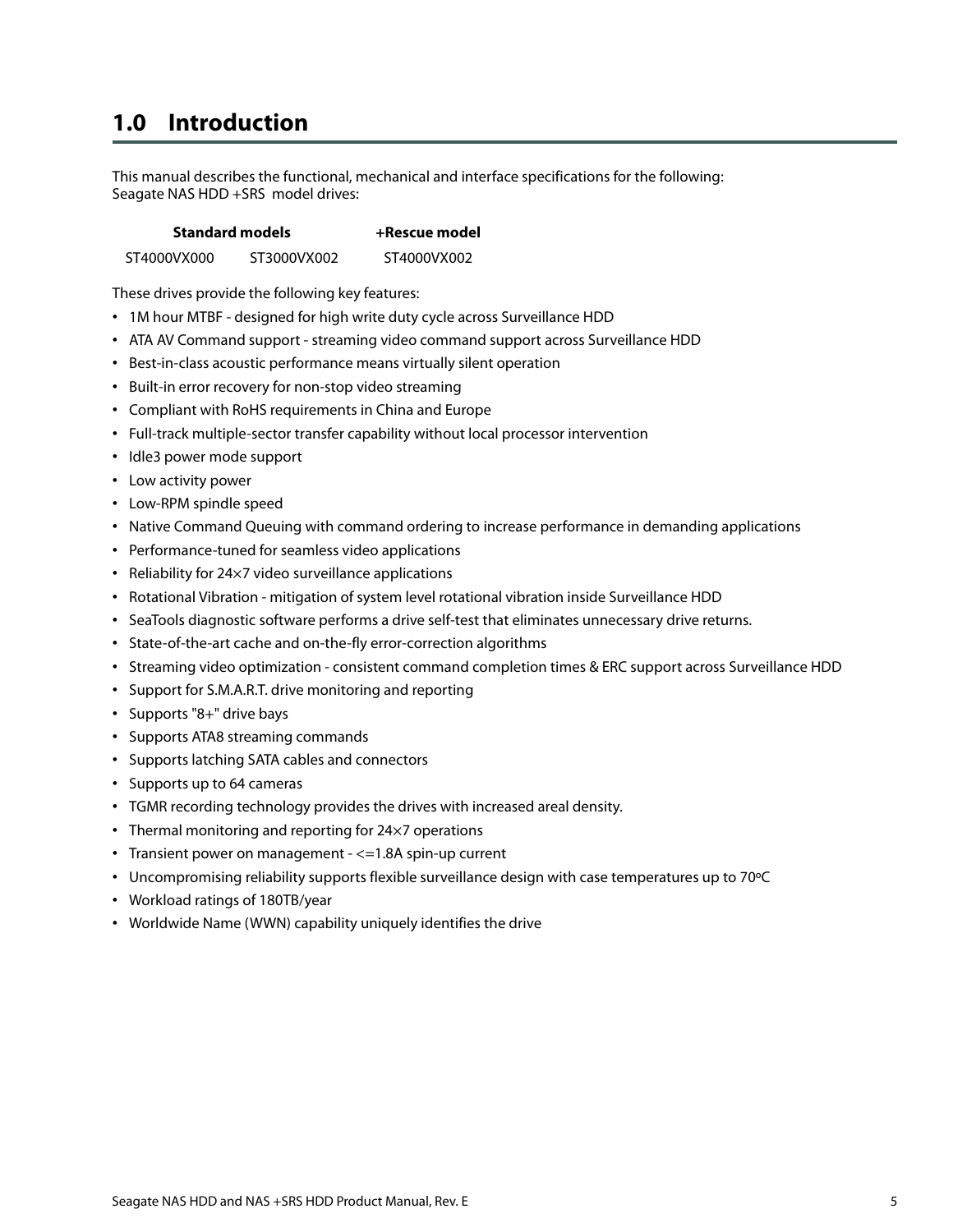## <span id="page-6-0"></span>**1.1 About the SATA interface**

The Serial ATA (SATA) interface provides several advantages over the traditional (parallel) ATA interface. The primary advantages include:

- Easy installation and configuration with true plug-and-play connectivity. It is not necessary to set any jumpers or other configuration options.
- Thinner and more flexible cabling for improved enclosure airflow and ease of installation.
- Scalability to higher performance levels.

In addition, SATA makes the transition from parallel ATA easy by providing legacy software support. SATA was designed to allow users to install a SATA host adapter and SATA disk drive in the current system and expect all of the existing applications to work as normal.

The SATA interface connects each disk drive in a point-to-point configuration with the SATA host adapter. There is no master/slave relationship with SATA devices like there is with parallel ATA. If two drives are attached on one SATA host adapter, the host operating system views the two devices as if they were both "masters" on two separate ports. This essentially means both drives behave as if they are Device 0 (master) devices.

**Note** The host adapter may, optionally, emulate a master/slave environment to host software where two devices on separate SATA ports are represented to host software as a Device 0 (master) and Device 1 (slave) accessed at the same set of host bus addresses. A host adapter that emulates a master/slave environment manages two sets of shadow registers. This is not a typical SATA environment.

The SATA host adapter and drive share the function of emulating parallel ATA device behavior to provide backward compatibility with existing host systems and software. The Command and Control Block registers, PIO and DMA data transfers, resets, and interrupts are all emulated.

[The SATA host adapter contains a set of registers that shadow the contents of the traditional device registers, referred to as](http://www.sata-io.org) the Shadow Register Block. All SATA devices behave like Device 0 devices. For additional information about how SATA emulates parallel ATA, refer to the "Serial ATA International Organization: Serial ATA Revision 3.0." The specification can be [downloaded from](http://www.sata-io.org) www.sata-io.org.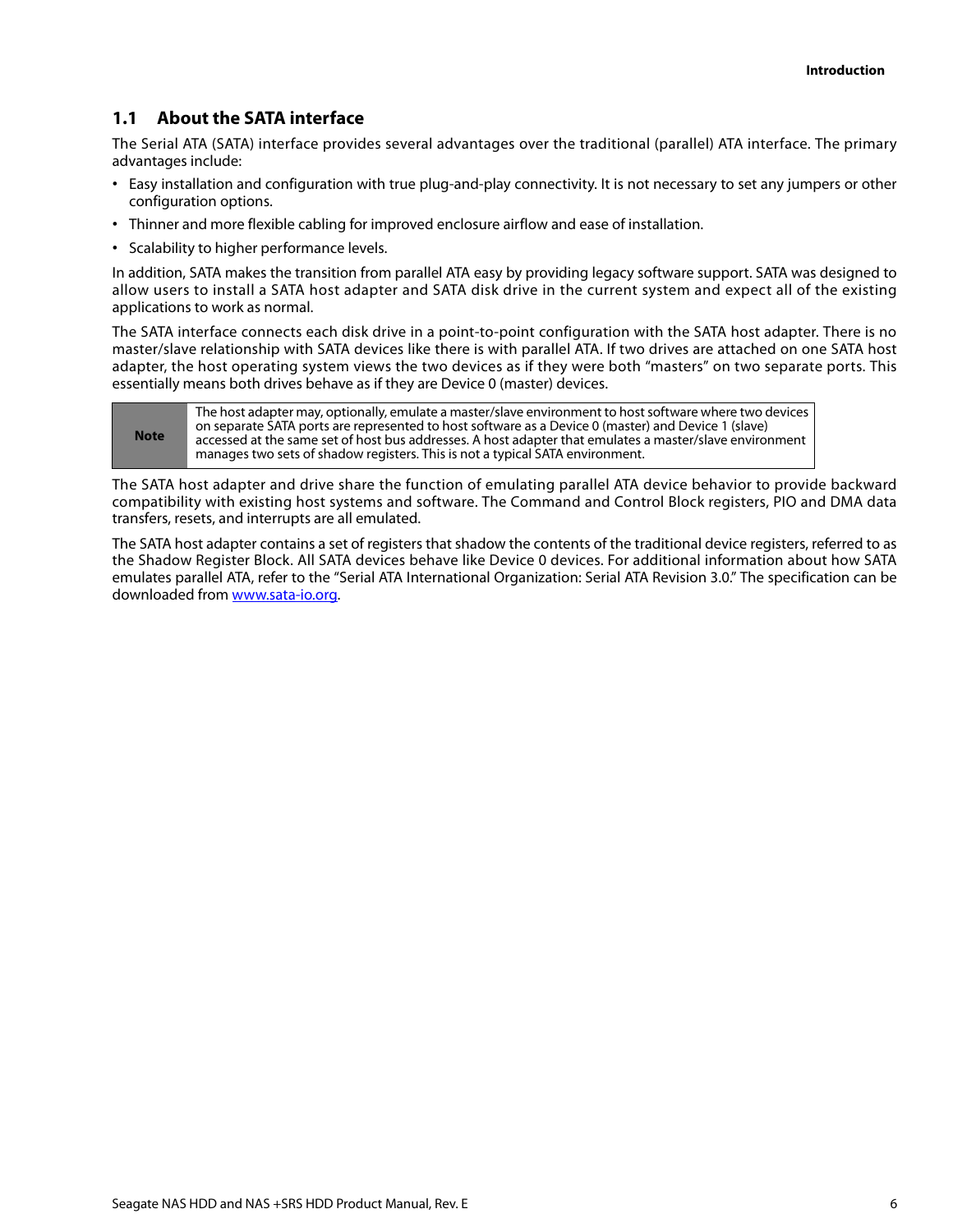## <span id="page-7-0"></span>**2.0 Drive Specifications**

Unless otherwise noted, all specifications are measured under ambient conditions, at 25°C, and nominal power. For convenience, the phrases the drive and this drive are used throughout this manual to indicate the following drive models:

| <b>Standard models</b> | +Rescue model |
|------------------------|---------------|
|------------------------|---------------|

ST4000VX000 ST3000VX002 ST4000VX002

## <span id="page-7-1"></span>**2.1 Specification summary tables**

The specifications listed in **Table 1** are for quick reference. For details on specification measurement or definition, refer to the appropriate section of this manual.

| <b>Drive Specification</b>                                     | ST4000VX000 and ST4000VX002          | ST3000VX002           |  |
|----------------------------------------------------------------|--------------------------------------|-----------------------|--|
| Formatted capacity<br>(512 bytes/sector)*                      | 4000GB<br>(4TB)                      | 3000GB<br>(3TB)       |  |
| <b>Guaranteed sectors</b>                                      | 7,814,037,168                        | 5,860,533,168         |  |
| Heads                                                          | 6                                    |                       |  |
| <b>Disks</b>                                                   | $\overline{3}$                       |                       |  |
| Bytes per sector (4K physical<br>emulated at 512-byte sectors) | 4096                                 |                       |  |
| Default sectors per track                                      | 63                                   |                       |  |
| Default read/write heads                                       | 16                                   |                       |  |
| Default cylinders                                              | 16,383                               |                       |  |
| Recording density (max)                                        | 2054kFCI                             | 1849kFCI              |  |
| Track density (avg)                                            | 390 ktracks/in                       |                       |  |
| Areal density (avg)                                            | 811Gb/in <sup>2</sup>                | 730Gb/in <sup>2</sup> |  |
| Internal data transfer rate (max)                              | 2111Mb/s                             | 1858Mb/s              |  |
| Maximum sustained data rate,<br>OD read (MB/s)                 | 190MB/s                              |                       |  |
| I/O data-transfer rate (max)                                   | 600MB/s                              |                       |  |
| Cache buffer                                                   | 64MB                                 |                       |  |
| Height (max)                                                   | 26.1mm / 1.028 in                    |                       |  |
| Width (max)                                                    | 101.85mm /4.010 in                   |                       |  |
| Length (max)                                                   | 146.99mm / 5.787 in                  |                       |  |
| Weight (typical)                                               | 635g /1.40 lb                        |                       |  |
| Average latency                                                | 5.1ms                                |                       |  |
| Power-on to ready (max)                                        | $<$ 17.0s                            |                       |  |
| Standby to ready (max)                                         | $<$ 17.0s                            |                       |  |
| Average seek, read (typical)<br>Average seek, write (typical)  | <12.0 ms typical<br><12.0 ms typical |                       |  |
| Startup current (typical) 12V (peak)                           | $\leq 1.8A$                          |                       |  |
| Voltage tolerance (including noise)                            | $5V: \pm 5\%$<br>12V: ±10%           |                       |  |
| Non-Operating (Ambient °C)                                     | -40° to 70°                          |                       |  |
| Operating ambient temperature (min °C)                         | $0^{\circ}$                          |                       |  |
| Operating temperature (drive case max °C)                      | $70^\circ$ <sup>T</sup>              |                       |  |

**Table 1 Drive specifications summary for NAS HDD +SRS models**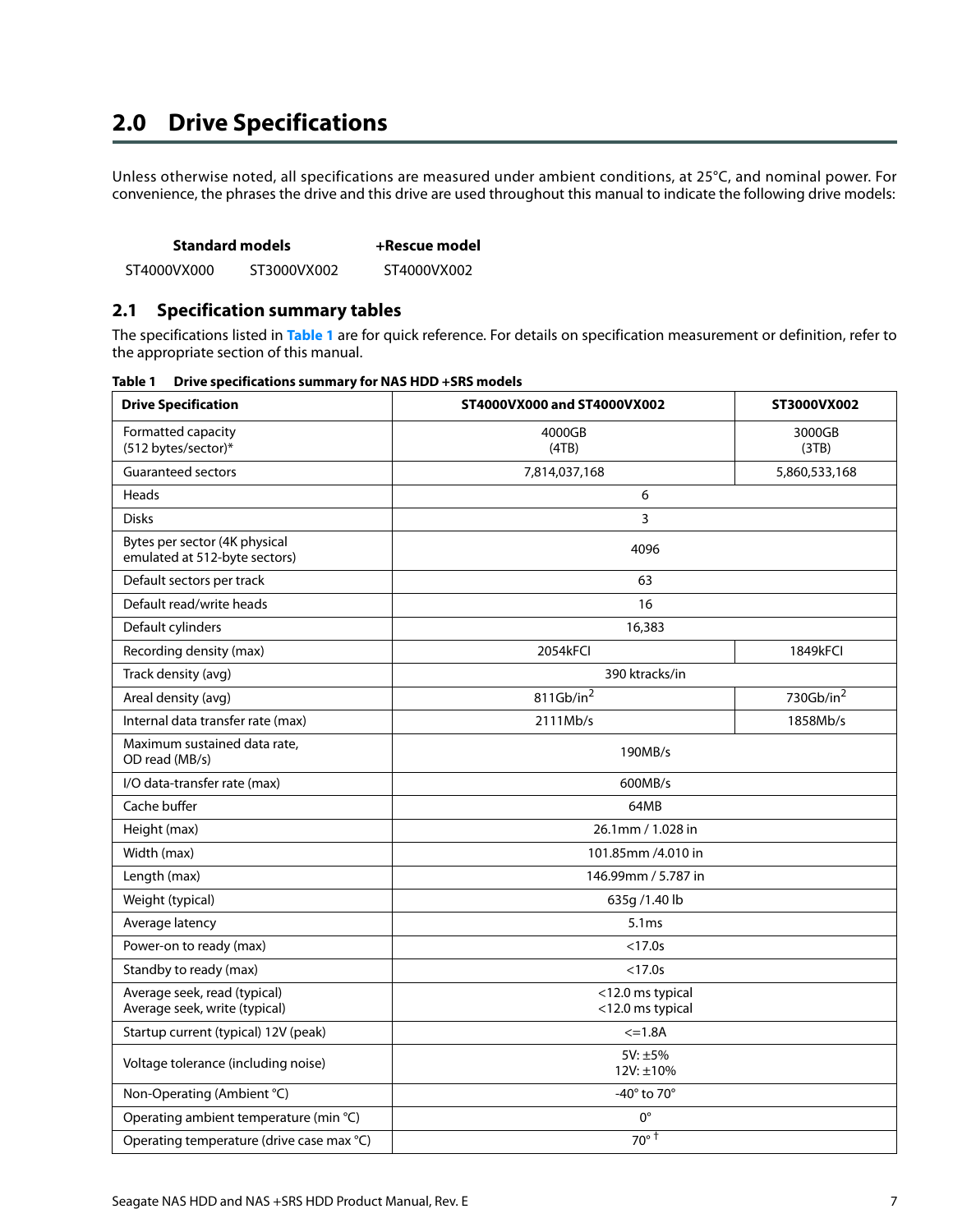| Table 1 |  | Drive specifications summary for NAS HDD +SRS models (continued) |
|---------|--|------------------------------------------------------------------|
|---------|--|------------------------------------------------------------------|

| <b>Drive Specification</b>                                                  | ST4000VX000 and ST4000VX002                                                                                                                                                                                                                                                                                                                                                                                                         | ST3000VX002 |
|-----------------------------------------------------------------------------|-------------------------------------------------------------------------------------------------------------------------------------------------------------------------------------------------------------------------------------------------------------------------------------------------------------------------------------------------------------------------------------------------------------------------------------|-------------|
| Temperature gradient                                                        | 20°C per hour max (operating)<br>30°C per hour max (non operating)                                                                                                                                                                                                                                                                                                                                                                  |             |
| Relative humidity                                                           | 5% to 90% (operating)<br>5% to 95% (non-operating)                                                                                                                                                                                                                                                                                                                                                                                  |             |
| Relative humidity gradient (max)                                            | 30% per hour                                                                                                                                                                                                                                                                                                                                                                                                                        |             |
| Wet bulb temperature (max)                                                  | 26°C max (operating)<br>29°C max (nonoperating)                                                                                                                                                                                                                                                                                                                                                                                     |             |
| Altitude, operating                                                         | -304.8m to 3048m<br>$(-1000$ ft to $10,000+$ ft)                                                                                                                                                                                                                                                                                                                                                                                    |             |
| Altitude, non-operating<br>(below mean sea level, max)                      | -304.8m to 12,192m<br>$(-1000 \text{ ft to } 40,000 + \text{ ft})$                                                                                                                                                                                                                                                                                                                                                                  |             |
| Operational Shock (max)                                                     | 80 Gs at 2ms                                                                                                                                                                                                                                                                                                                                                                                                                        |             |
| Non-Operational Shock (max)                                                 | 300 Gs at 2ms                                                                                                                                                                                                                                                                                                                                                                                                                       |             |
| Vibration, operating                                                        | 2Hz to 22Hz: 0.25 Gs (Limited displacement)<br>22Hz to 350Hz: 0.50 Gs<br>350Hz to 500Hz: 0.25 Gs                                                                                                                                                                                                                                                                                                                                    |             |
| Vibration, non-operating                                                    | 5Hz to 22Hz: 3.0 Gs<br>22Hz to 350Hz: 3.0 Gs<br>350Hz to 500Hz: 3.0 Gs                                                                                                                                                                                                                                                                                                                                                              |             |
| Drive acoustics, sound power                                                |                                                                                                                                                                                                                                                                                                                                                                                                                                     |             |
| $Idle^{\ast\ast}$                                                           | 2.3 bels (typical)<br>2.5 bels (max)                                                                                                                                                                                                                                                                                                                                                                                                |             |
| Seek                                                                        | 2.4 bels (typical)<br>2.5 bels (max)                                                                                                                                                                                                                                                                                                                                                                                                |             |
| Non-recoverable read errors                                                 | 1 per $10^{14}$ bits read                                                                                                                                                                                                                                                                                                                                                                                                           |             |
| Mean Time Between Failure (MTBF)                                            | 1,000,000 hrs                                                                                                                                                                                                                                                                                                                                                                                                                       |             |
| <b>Rated Workload</b>                                                       | Average annualized workload rating: <180 TB/year.<br>The AFR specification for the product assumes the I/O workload does not exceed<br>the average annualized workload rate limit of 180 TB/year. Workloads exceeding<br>the annualized rate may degrade the product AFR and impact reliability as<br>experienced by the particular application. The average annualized workload rate<br>limit is in units of TB per calendar year. |             |
| Warranty                                                                    | To determine the warranty for a specific drive, use a web browser to access the<br>following web page:<br>http://www.seagate.com/support/warranty-and-replacements/<br>From this page, click on the "Is my Drive under Warranty" link. Users will be asked to<br>provide the drive serial number, model number (or part number) and country of<br>purchase. The system will display the warranty information for the drive.         |             |
| Load/Unload cycles (25°C, 50% rel. humidity)                                | 600,000                                                                                                                                                                                                                                                                                                                                                                                                                             |             |
| Supports Hotplug operation per the<br>Serial ATA Revision 3.0 specification | Yes                                                                                                                                                                                                                                                                                                                                                                                                                                 |             |

\*One GB equals one billion bytes and 1TB equals one trillion bytes when referring to hard drive capacity. Accessible capacity may vary depending

on operating environment and formatting.

\*\*During periods of drive idle, some offline activity may occur according to the S.M.A.R.T. specification, which may increase acoustic and power to operational levels. \*\*\* All specifications above are based on native configurations.

† Seagate does not recommend operating at sustained case temperatures above 60C. Operating at higher temperatures will reduce useful life of the product.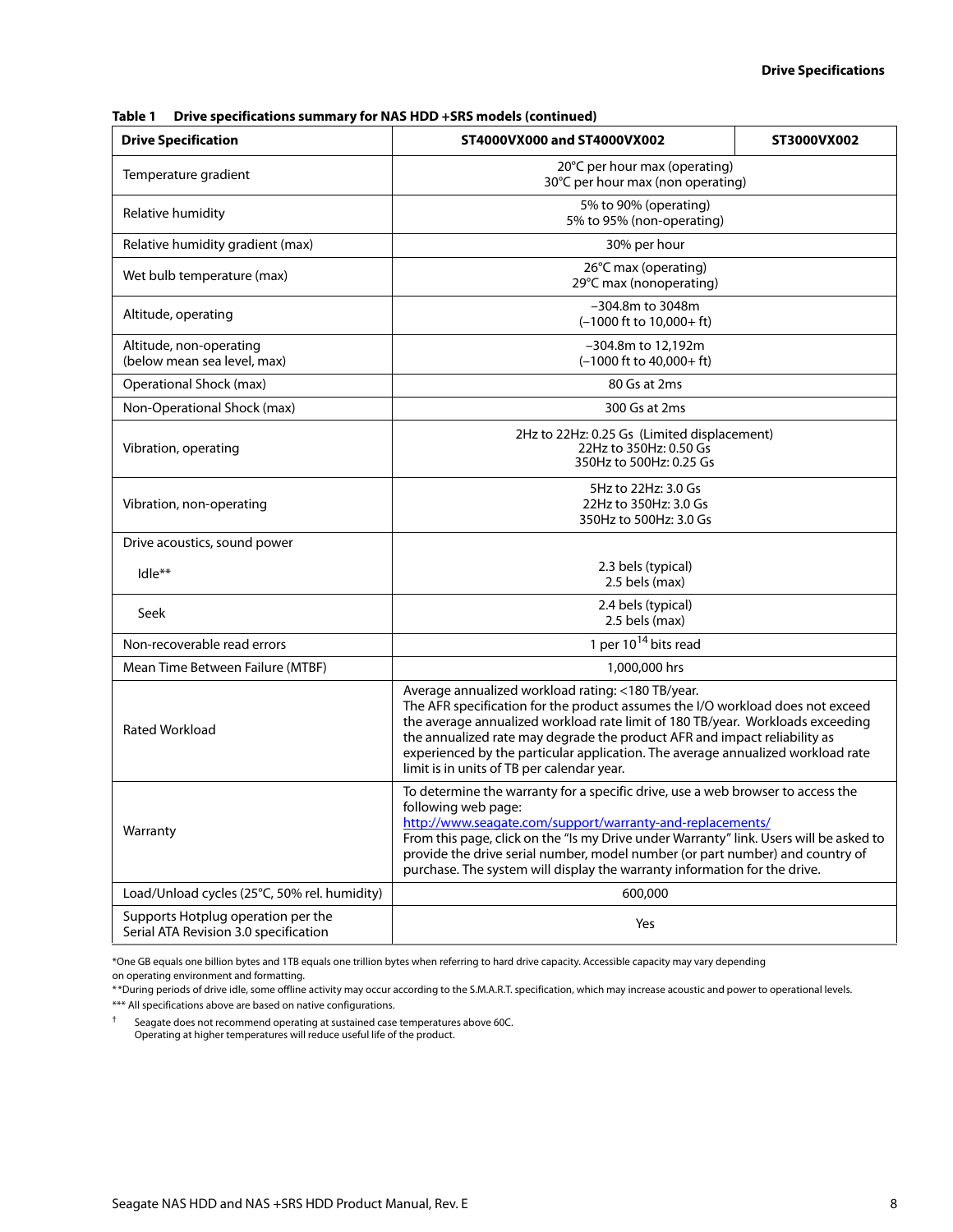## <span id="page-9-0"></span>**2.2 Formatted capacity**

| Model                       | <b>Formatted capacity*</b> | <b>Guaranteed sectors</b> | <b>Bytes per sector</b> |
|-----------------------------|----------------------------|---------------------------|-------------------------|
| ST4000VX000 and ST4000VX002 | 4000GB                     | 7,814,037,168             | 4K                      |
| ST3000VX002                 | 3000GB                     | 5,860,533,168             |                         |

\*One GB equals one billion bytes and 1TB equals one trillion bytes when referring to hard drive capacity. Accessible capacity may vary depending on operating environment and formatting.

## <span id="page-9-1"></span>**2.2.1 LBA mode**

When addressing these drives in LBA mode, all blocks (sectors) are consecutively numbered from 0 to n-1, where n is the number of guaranteed sectors as defined above.

See [Section 4.3.1, "Identify Device command"](#page-26-0) (words 60-61 and 100-103) for additional information about 48-bit addressing support of drives with capacities over 137GB.

## <span id="page-9-2"></span>**2.3 Default logical geometry**

- **Cylinders**: 16,383
- **Read/write heads**: 16
- **Sectors per track**: 63

#### **LBA mode**

When addressing these drives in LBA mode, all blocks (sectors) are consecutively numbered from 0 to n-1, where n is the number of guaranteed sectors as defined above.

## <span id="page-9-3"></span>**2.4 Recording and interface technology**

| <b>Interface</b>                                     | <b>SATA</b> |
|------------------------------------------------------|-------------|
| <b>Recording method</b>                              | <b>TGMR</b> |
| <b>Recording density (kFCI)</b>                      |             |
| 4TB                                                  | 2054        |
| 3TB                                                  | 1849        |
| Track density (ktracks/inch avg)                     | 390         |
| <b>Areal density</b> (Gb/in <sup>2</sup> avg)        |             |
| 4TB                                                  | 811         |
| 3TB                                                  | 730         |
| Internal data transfer rate (Mb/s max)               |             |
| 4TB                                                  | 2111        |
| 3TB                                                  | 1858        |
| Maximum sustained data transfer rate, OD read (MB/s) | 190         |
| I/O data-transfer rate (MB/s max)                    | 600         |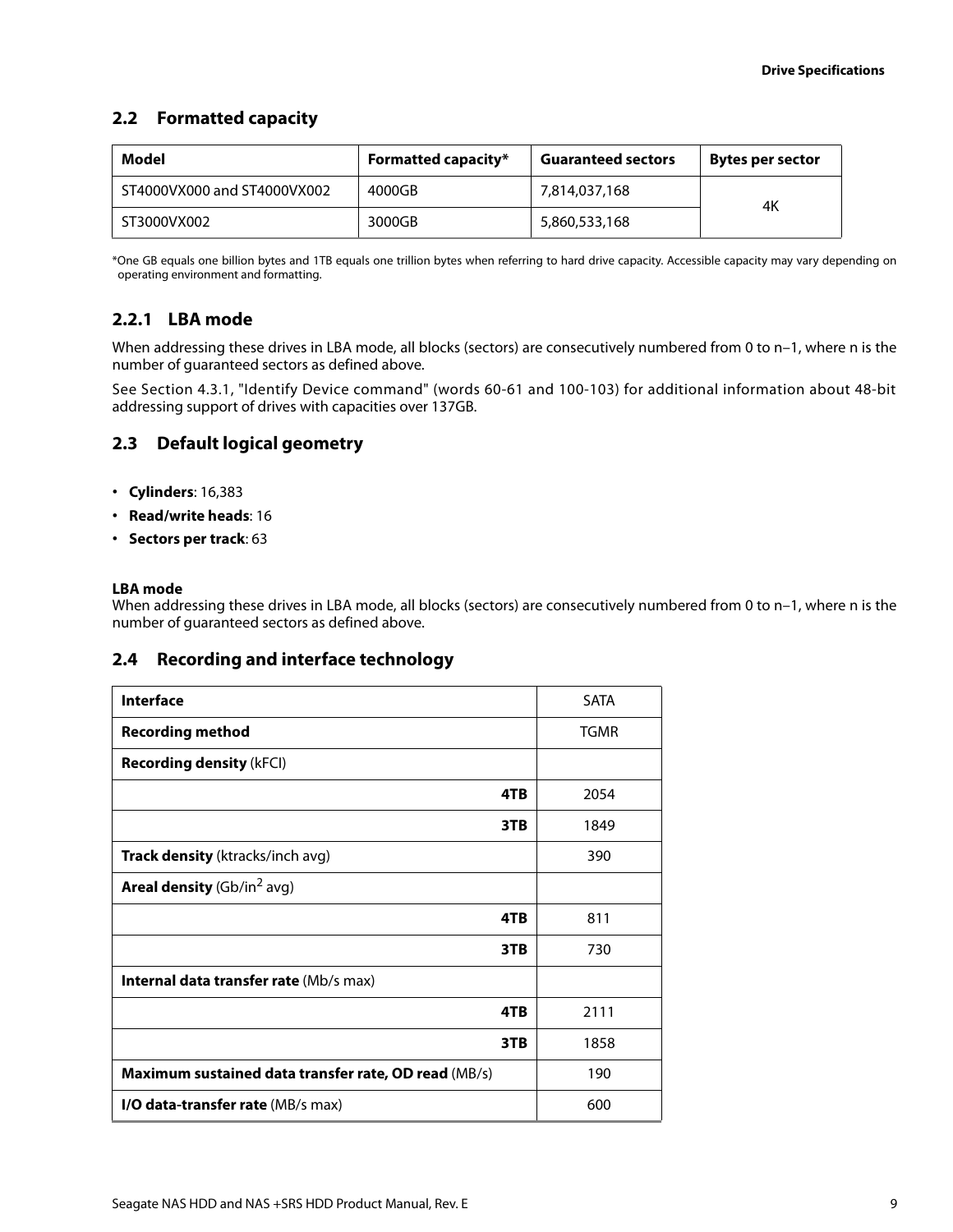## <span id="page-10-0"></span>**2.5 Manufacturer Physical characteristics**

| <b>Maximum height</b> | 26.11mm / 1.028 in  |
|-----------------------|---------------------|
| Maximum width         | 101.85mm / 4.010 in |
| <b>Maximum length</b> | 146.99mm / 5.787 in |
| <b>Typical weight</b> | 635g / 1.40 lb      |
| <b>Cache buffer</b>   | 64MB (64,768kb)     |

## <span id="page-10-1"></span>**2.6 Seek time**

Seek measurements are taken with nominal power at 25°C ambient temperature. All times are measured using drive diagnostics. The specifications in the table below are defined as follows:

- Track-to-track seek time is an average of all possible single-track seeks in both directions.
- Average seek time is a true statistical random average of at least 5000 measurements of seeks between random tracks, less overhead.

| Typical seek times (ms) | Read   | Write  |
|-------------------------|--------|--------|
| Track-to-track          | 1.0    | 1.2    |
| Average                 | < 12.0 | < 12.0 |
| Average latency         | 5.1    |        |

**Note**

These drives are designed to consistently meet the seek times represented in this manual. Physical seeks, regardless of mode (such as track-to-track and average), are expected to meet the noted values. However, due to the manner in which these drives are formatted, benchmark tests that include command overhead or measure logical seeks may produce results that vary from these specifications.

## <span id="page-10-2"></span>**2.7 Start/stop times**

| Power-on to ready (in seconds)     | 13 (typical)<br>$17$ (max)         |
|------------------------------------|------------------------------------|
| Standby to ready (in seconds)      | 13 (typical)<br>$17 \text{ (max)}$ |
| Ready to spindle stop (in seconds) | 10 (typical)<br>$11$ (max)         |

Time-to-ready may be longer than normal if the drive power is removed without going through normal OS powerdown procedures.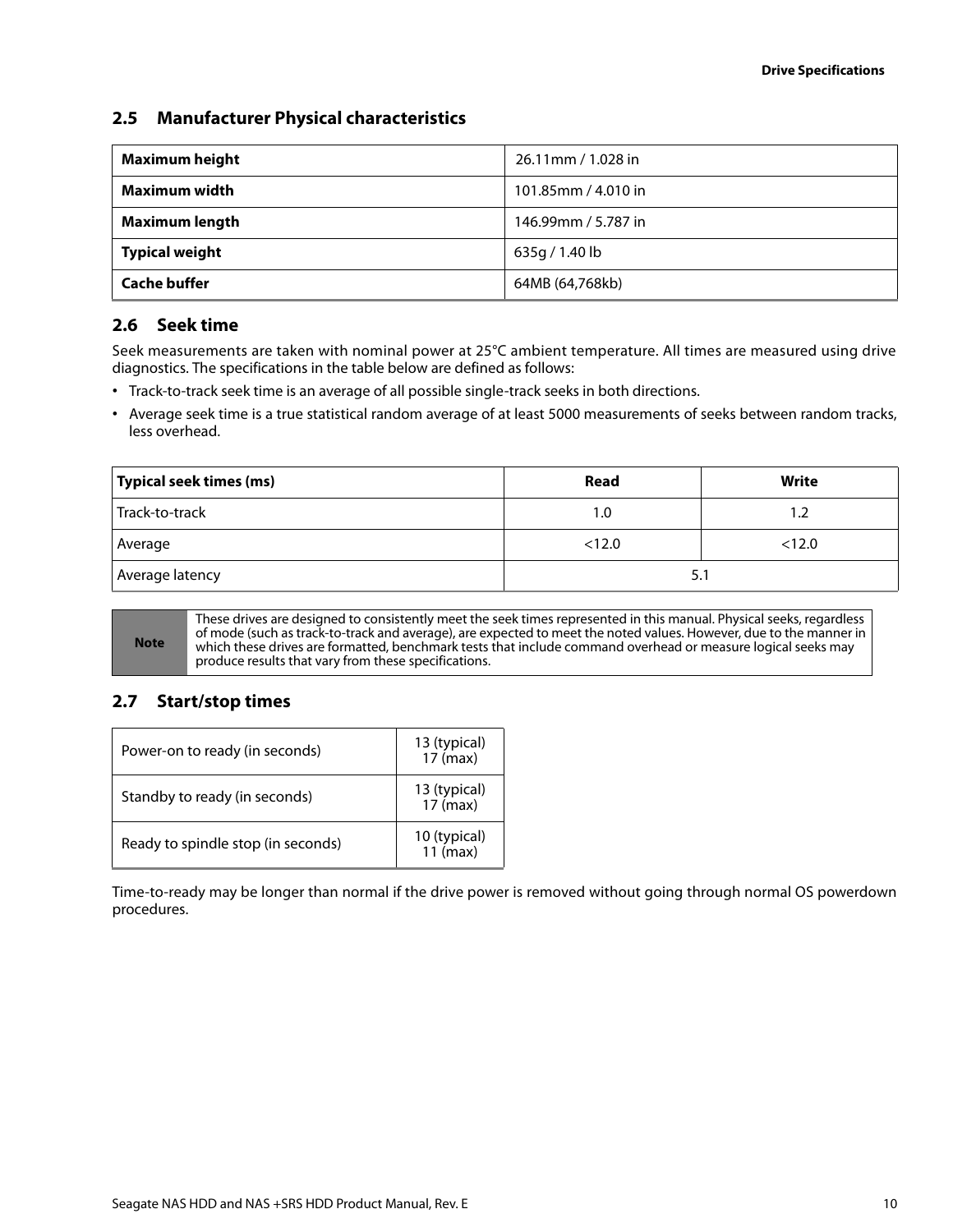## <span id="page-11-0"></span>**2.8 Power specifications**

The drive receives DC power (+5V or +12V) through a native SATA power connector. Refer to **[Figure 1 on page 21](#page-21-4)**.

## <span id="page-11-1"></span>**2.8.1 Power consumption**

Power requirements for the drives are listed in **[Table 2](#page-11-4)**. Typical power measurements are based on an average of drives tested, under nominal conditions, using 5.0V and 12.0V input voltage at 25°C ambient temperature.

• Spinup power

Spinup power is measured from the time of power-on to the time that the drive spindle reaches operating speed.

• Read/write power and current

Read/write power is measured with the heads on track, based on a 16-sector write followed by a 32-ms delay, then a 16-sector read followed by a 32-ms delay.

• Operating power and current

Operating power is measured by simulating a typical PVR operating environment, using a 50% write, 50% read algorithm.

• Idle mode power

Idle mode power is measured with the drive up to speed, with servo electronics active and with the heads in a random track location.

• Standby mode

During Standby mode, the drive accepts commands, but the drive is not spinning, and the servo and read/write electronics are in power-down mode.

| Power dissipation (3-disk values shown) | Avg (watts 25°C) | Avg 5V typ amps | Avg 12V typ amps  |
|-----------------------------------------|------------------|-----------------|-------------------|
| Spinup                                  |                  |                 | $\leq$ 1.8 (peak) |
| Idle $2$ <sup>*</sup> $\dagger$         | 3.20             | 0.07            | 0.238             |
| Operating                               | 5.50             | 0.20            | 0.33              |
| Standby                                 | 0.25             | 0.04            | 0.004             |
| Sleep                                   | 0.25             | 0.04            | 0.004             |

<span id="page-11-4"></span>**Table 2 DC power requirements (3TB and 4TB)**

\*During periods of drive idle, some offline activity may occur according to the S.M.A.R.T. specification, which may increase acoustic and power to operational levels. † DIPLM Enabled

## <span id="page-11-2"></span>**2.8.2 Conducted noise**

Input noise ripple is measured at the host system power supply across an equivalent 80-ohm resistive load on the +12 volt line or an equivalent 15-ohm resistive load on the +5 volt line.

- Using 12-volt power, the drive is expected to operate with a maximum of 120 mV peak-to-peak square-wave injected noise at up to 10MHz.
- Using 5-volt power, the drive is expected to operate with a maximum of 100 mV peak-to-peak square-wave injected noise at up to 10MHz.

**Note** Equivalent resistance is calculated by dividing the nominal voltage by the typical RMS read/write current.

## <span id="page-11-3"></span>**2.8.3 Voltage tolerance**

Voltage tolerance (including noise):

- $\cdot$  5V  $\pm$ 5%
- $12V \pm 10\%$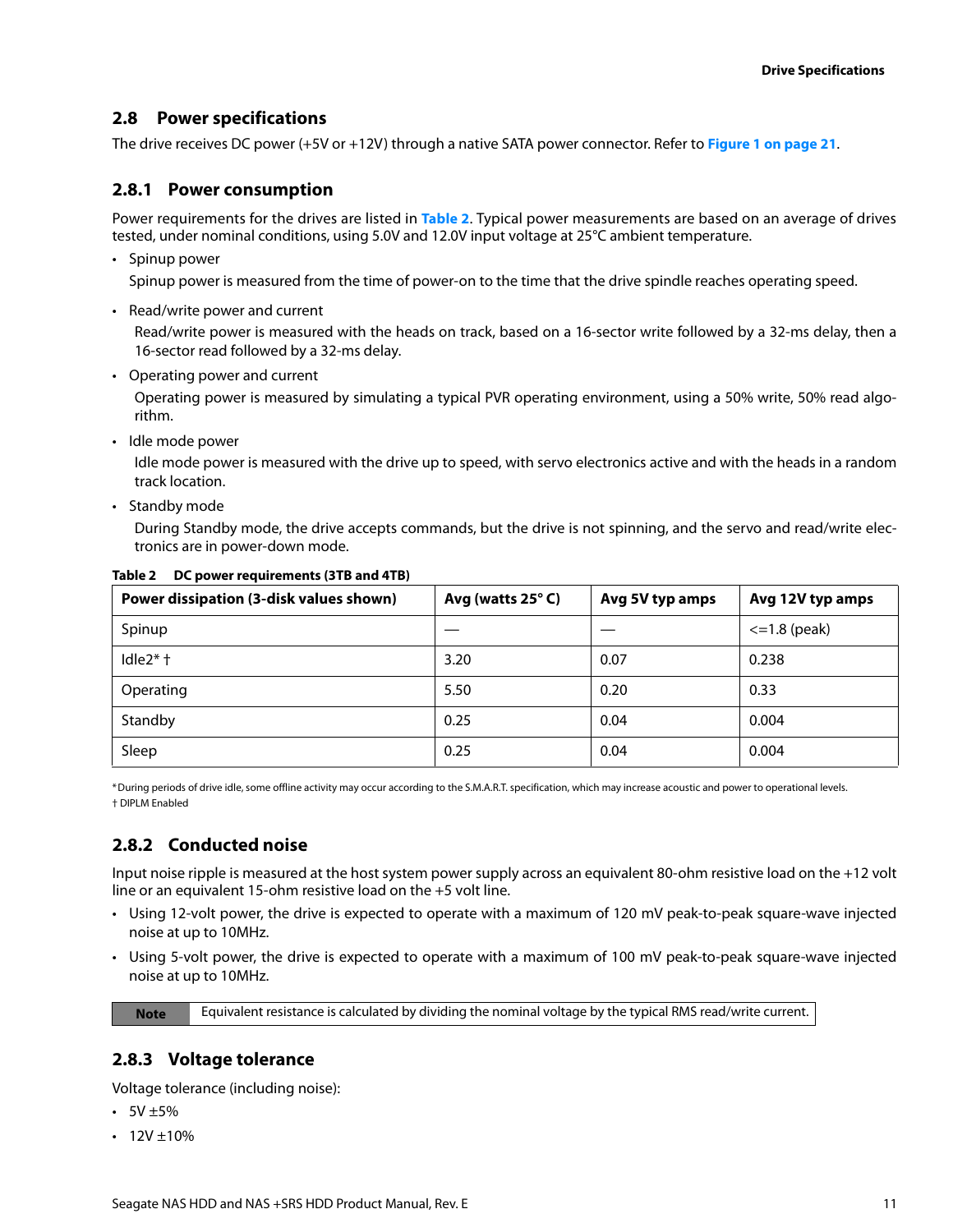## <span id="page-12-0"></span>**2.8.4 Power-management modes**

The drive provides programmable power management to provide greater energy efficiency. In most systems, users can control power management through the system setup program. The drive features the following power-management modes:

| <b>Power modes</b> | <b>Heads</b> | <b>Spindle</b> | <b>Buffer</b>   |
|--------------------|--------------|----------------|-----------------|
| Active             | Tracking     | Rotating       | Enabled         |
| Idle               | Tracking     | Rotating       | Enabled         |
| Standby            | Parked       | Stopped        | Enabled         |
| Sleep              | Parked       | Stopped        | <b>Disabled</b> |

#### • Active mode

The drive is in Active mode during the read/write and seek operations.

• Idle mode

The buffer remains enabled, and the drive accepts all commands and returns to Active mode any time disk access is necessary.

• Standby mode

The drive enters Standby mode when the host sends a Standby Immediate command. If the host has set the standby timer, the drive can also enter Standby mode automatically after the drive has been inactive for a specifiable length of time. The standby timer delay is established using a Standby or Idle command. In Standby mode, the drive buffer is enabled, the heads are parked and the spindle is at rest. The drive accepts all commands and returns to Active mode any time disk access is necessary.

• Sleep mode

The drive enters Sleep mode after receiving a Sleep command from the host. In Sleep mode, the drive buffer is disabled, the heads are parked and the spindle is at rest. The drive leaves Sleep mode after it receives a Hard Reset or Soft Reset from the host. After receiving a reset, the drive exits Sleep mode and enters Standby mode with all current translation parameters intact.

• Idle and Standby timers

Each time the drive performs an Active function (read, write or seek), the standby timer is reinitialized and begins counting down from its specified delay times to zero. If the standby timer reaches zero before any drive activity is required, the drive makes a transition to Standby mode. In both Idle and Standby mode, the drive accepts all commands and returns to Active mode when disk access is necessary.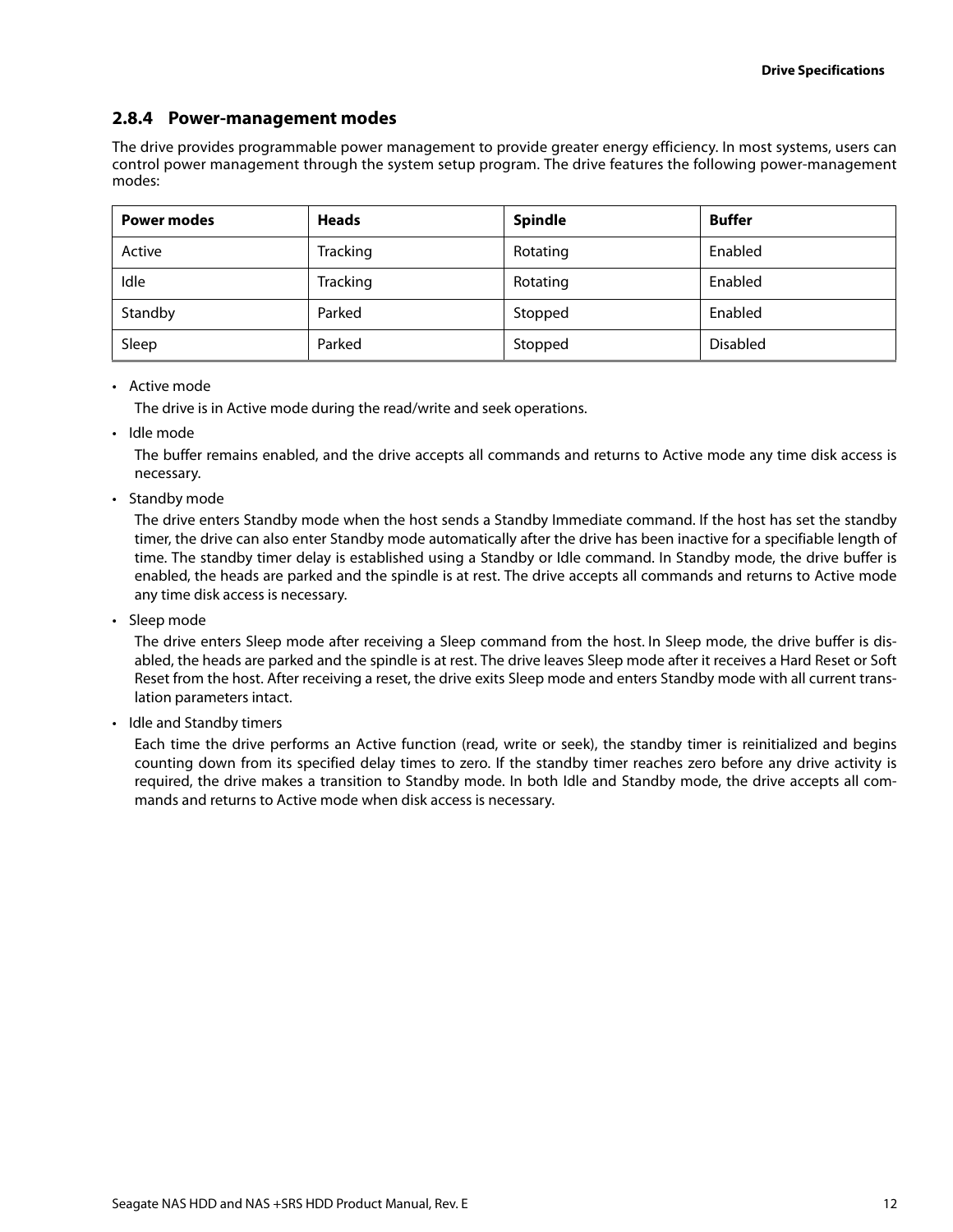## <span id="page-13-0"></span>**2.9 Environmental specifications**

This section provides the temperature, humidity, shock, and vibration specifications for SV HDDs. This section provides the temperature, humidity, shock, and vibration specifications.

### <span id="page-13-1"></span>**2.9.1 Drive case temperature**

Ambient temperature is defined as the temperature of the environment immediately surrounding the drive. Above 1000ft. (305 meters), the maximum temperature is derated linearly by 1°C every 1000 ft. Drive case temperature should be measured at the location indicated in [Figure 2](#page-22-1).

## <span id="page-13-2"></span>**2.9.2 Temperature**

| <b>Non-operating (Ambient)</b> | $-40^{\circ}$ to 70 $^{\circ}$ C ( $-40^{\circ}$ to 158 $^{\circ}$ F) |
|--------------------------------|-----------------------------------------------------------------------|
| Operating ambient (min $°C$ )  | $0^{\circ}$                                                           |
| Operating (Drive case max °C)  | $70^\circ$ t                                                          |

† Seagate does not recommend operating at sustained case temperatures above 60C. Operating at higher temperatures will reduce useful life of the product.

## <span id="page-13-3"></span>**2.9.3 Temperature gradient**

| <b>Operating</b> | 20°C per hour (68°F per hour max), without condensation |
|------------------|---------------------------------------------------------|
| Non-operating    | 30°C per hour (86°F per hour max)                       |

### <span id="page-13-4"></span>**2.9.4 Humidity**

#### **2.9.4.1 Relative humidity**

| <b>Operating</b>    | 5% to 95% non-condensing (30% per hour max) |
|---------------------|---------------------------------------------|
| <b>Nonoperating</b> | 5% to 95% non-condensing (30% per hour max) |

#### **2.9.4.2 Wet bulb temperature**

| <b>Operating</b> | 26°C / 78.8°F (rated) |
|------------------|-----------------------|
| Non-operating    | 29°C / 84.2°F (rated) |

## <span id="page-13-5"></span>**2.9.5 Altitude**

| <b>Operating</b> | $-304.8$ m to 3048m (-1000 ft. to 10,000+ ft.)   |
|------------------|--------------------------------------------------|
| Non-operating    | $-304.8$ m to 12,192m (-1000 ft. to 40,000+ ft.) |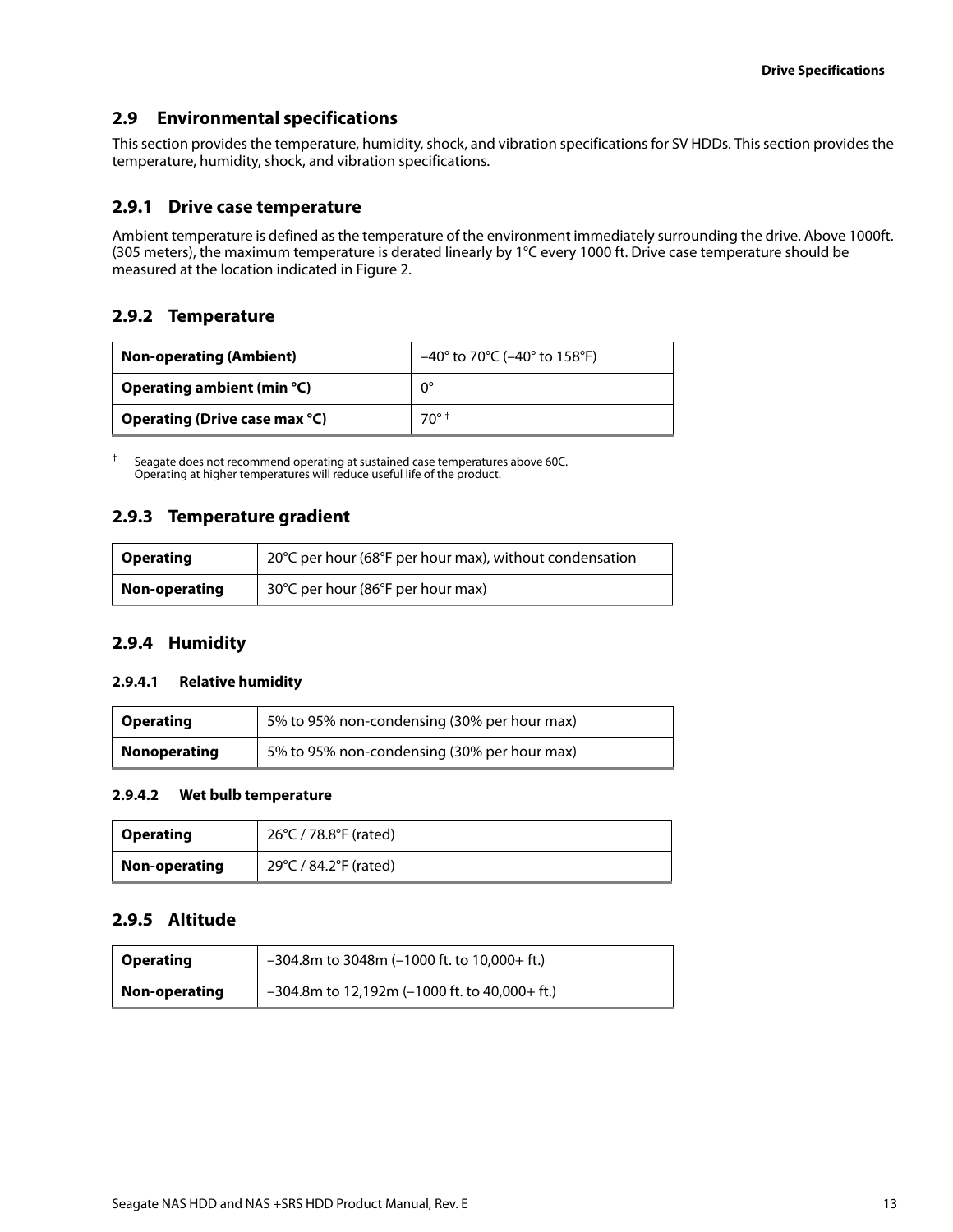## <span id="page-14-0"></span>**2.9.6 Shock**

All shock specifications assume that the drive is mounted securely with the input shock applied at the drive mounting screws. Shock may be applied in the X, Y or Z axis.

### **2.9.6.1 Operating shock**

These drives comply with the performance levels specified in this document when subjected to a maximum operating shock of 80 Gs based on half-sine shock pulses of 2 ms during read operations. Shocks should not be repeated more than two times per second.

#### **2.9.6.2 Non-operating shock**

The non-operating shock level that the drive can experience without incurring physical damage or degradation in performance when subsequently put into operation is 300 Gs based on a non-repetitive half-sine shock pulse of 2 ms duration.

#### **2.9.6.3 Operating vibration**

The maximum vibration levels that the drive may experience while meeting the performance standards specified in this document are specified below.

| 2Hz to 22Hz    | 0.25 Gs (Limited displacement) |
|----------------|--------------------------------|
| 22Hz to 350Hz  | $0.50$ Gs                      |
| 350Hz to 500Hz | $0.25$ Gs                      |

All vibration specifications assume that the drive is mounted securely with the input vibration applied at the drive mounting screws. Vibration may be applied in the X, Y or Z axis. Throughput may vary if improperly mounted.

## <span id="page-14-1"></span>**2.9.7 Non-operating vibration**

The maximum non-operating vibration levels that the drive may experience without incurring physical damage or degradation in performance when subsequently put into operation are specified below.

| 5Hz to 22Hz    | 3.0 Gs (Limited displacement) |
|----------------|-------------------------------|
| 22Hz to 350Hz  | $3.0$ Gs                      |
| 350Hz to 500Hz | $3.0$ Gs                      |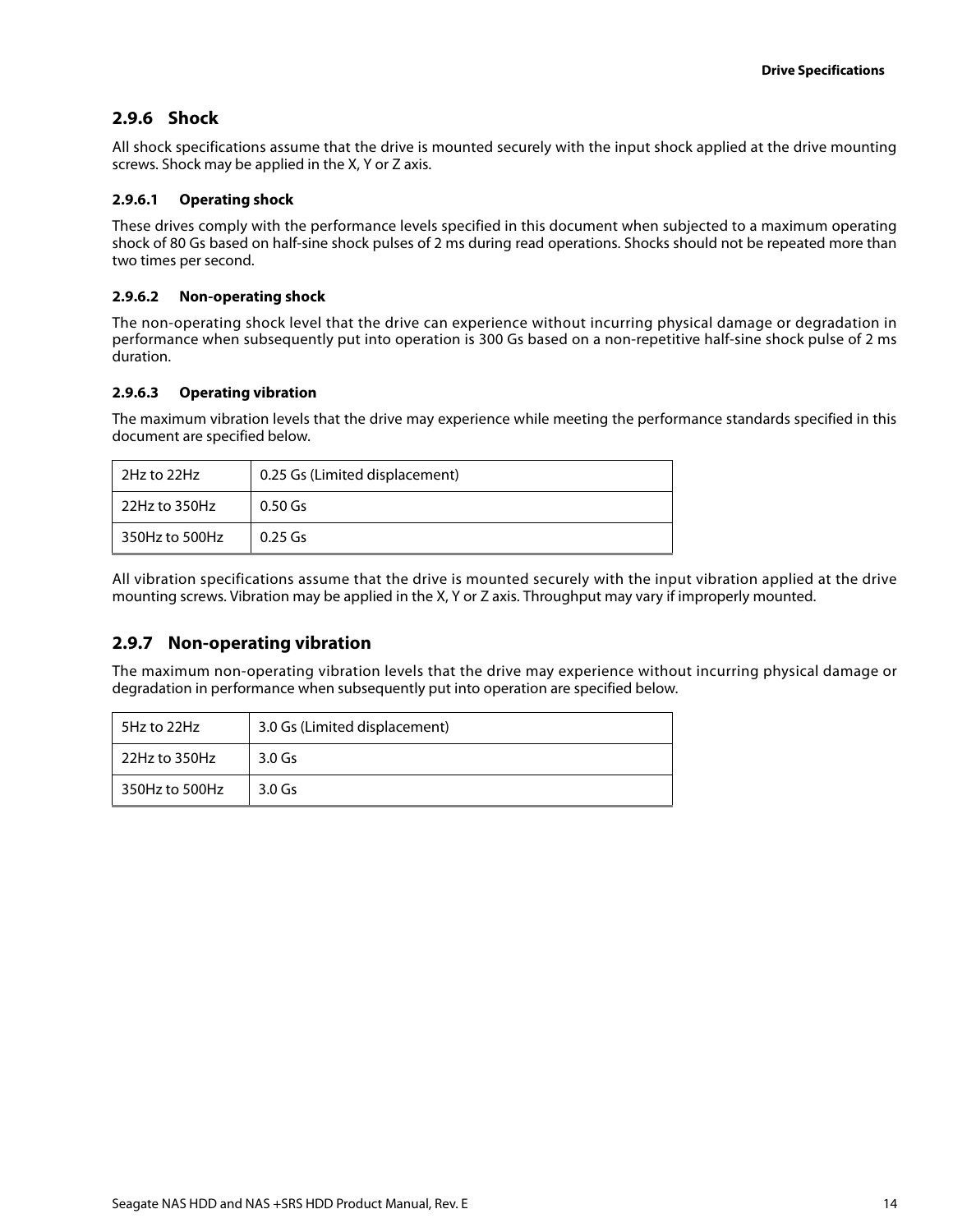## <span id="page-15-0"></span>**2.10 Acoustics**

Drive acoustics are measured as overall A-weighted acoustic sound power levels (no pure tones). All measurements are consistent with ISO document 7779. Sound power measurements are taken under essentially free-field conditions over a reflecting plane. For all tests, the drive is oriented with the cover facing upward.

| <b>Note</b> | For seek mode tests, the drive is placed in seek mode only.<br>The number of seeks per second is defined by the following equation: |
|-------------|-------------------------------------------------------------------------------------------------------------------------------------|
|             | (Number of seeks per second = $0.4$ / (average latency + average access time                                                        |

#### **Table 3 Fluid Dynamic Bearing (FDB) motor acoustics**

| <b>I</b> dle                        | Seek                                |
|-------------------------------------|-------------------------------------|
| 2.3 bels (typical<br>2.5 bels (max) | 2.4 bels (typical<br>2.5 bels (max) |

## <span id="page-15-1"></span>**2.10.1 Test for Prominent Discrete Tones (PDTs)**

Seagate follows the ECMA-74 standards for measurement and identification of PDTs. An exception to this process is the use of the absolute threshold of hearing. Seagate uses this threshold curve (originated in ISO 389-7) to discern tone audibility and to compensate for the inaudible components of sound prior to computation of tone ratios according to Annex D of the ECMA-74 standards.

## <span id="page-15-2"></span>**2.11 Electromagnetic immunity**

When properly installed in a representative host system, the drive operates without errors or degradation in performance when subjected to the radio frequency (RF) environments defined in **[Table 4](#page-15-3)**.

| <b>Test</b>               | <b>Description</b>                                                                                | Performance level | l Reference standard           |
|---------------------------|---------------------------------------------------------------------------------------------------|-------------------|--------------------------------|
| Electrostatic discharge   | Contact, HCP, VCP: $\pm$ 4 kV; Air: $\pm$ 8 kV                                                    | B                 | EN61000-4-2:95                 |
| Radiated RF immunity      | 80MHz to 1,000MHz, 3 V/m,<br>80% AM with 1kHz sine<br>900MHz, 3 V/m, 50% pulse modulation @ 200Hz | A                 | EN61000-4-3:96<br>ENV50204: 95 |
| Electrical fast transient | $\pm$ 1 kV on AC mains, $\pm$ 0.5 kV on external I/O                                              | B                 | EN61000-4-4: 95                |
| Surge immunity            | $\pm$ 1 kV differential, $\pm$ 2 kV common,<br>AC mains                                           | B                 | EN61000-4-5: 95                |
| Conducted RF immunity     | 150kHz to 80MHz, 3 Vrms, 80% AM with 1kHz sine                                                    | A                 | EN61000-4-6: 97                |
| Voltage dips, interrupts  | 0% open, 5 seconds<br>0% short, 5 seconds<br>40%, 0.10 seconds<br>70%, 0.01 seconds               | B                 | EN61000-4-11:94                |

#### <span id="page-15-3"></span>**Table 4 Radio frequency environments**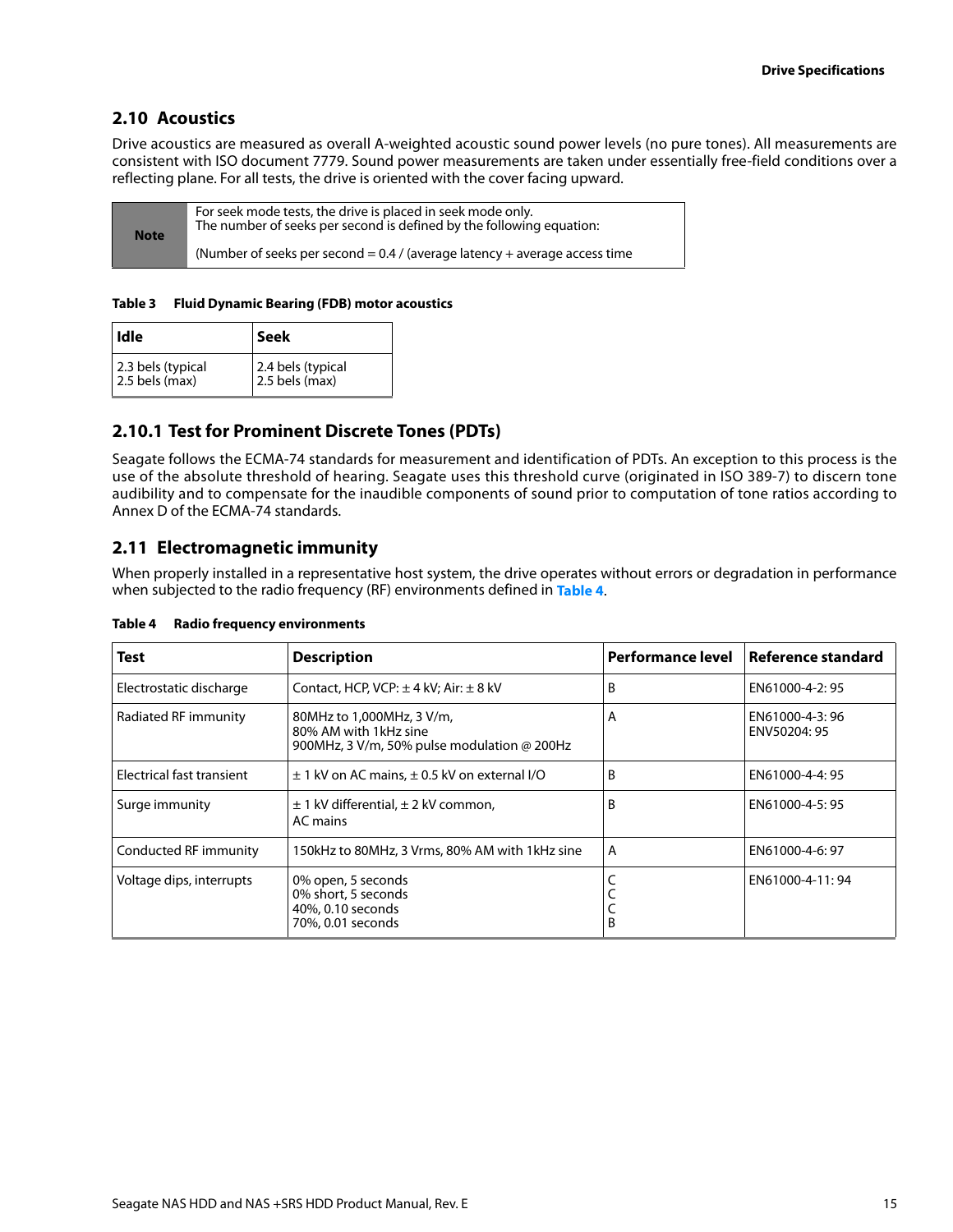## <span id="page-16-0"></span>**2.12 Reliability - Mean Time Between Failure**

The product will achieve a Mean Time Between Failure Rate (MTBF) of 1,000,000 hours when operated in an environment of ambient air temperatures of 25°C. Operation at temperatures outside the specifications shown in [Section 2.9](#page-13-0) may decrease the product MTBF. MTBF is a population statistic that is not relevant to individual units.

- MTBF specifications are based on the following assumptions for NAS environments:
- 8760 power-on hours per year
- 10,000 average motor start/stop cycles per year
- Operations at nominal voltages
- Temperatures outside the specifications in [Section 2.9](#page-13-0) may reduce the product reliability.

Operation at excessive I/O duty cycle may degrade product reliability. The NAS environment of power-on hours, temperature, and I/O duty cycle affect the product MTBF. The MTBF will be degraded if used in an enterprise application.

## <span id="page-16-1"></span>**2.12.1 Storage**

Maximum storage periods are 180 days within original unopened Seagate shipping package or 60 days unpackaged within the defined non-operating limits (refer to environmental section in this manual). Storage can be extended to 1 year packaged or unpackaged under optimal environmental conditions (25°C, <40% relative humidity non-condensing, and non-corrosive environment). During any storage period the drive non-operational temperature, humidity, wet bulb, atmospheric conditions, shock, vibration, magnetic and electrical field specifications should be followed.

## <span id="page-16-2"></span>**2.13 Warranty (for Standard Surveillance HDD models)**

To determine the warranty for a specific drive, use a web browser to access the following web page: <http://www.seagate.com/support/warranty-and-replacements/>

From this page, click on "Is my Drive under Warranty". Users will be asked to provide the drive serial number, model number (or part number) and country of purchase. The system will display the warranty information for the drive.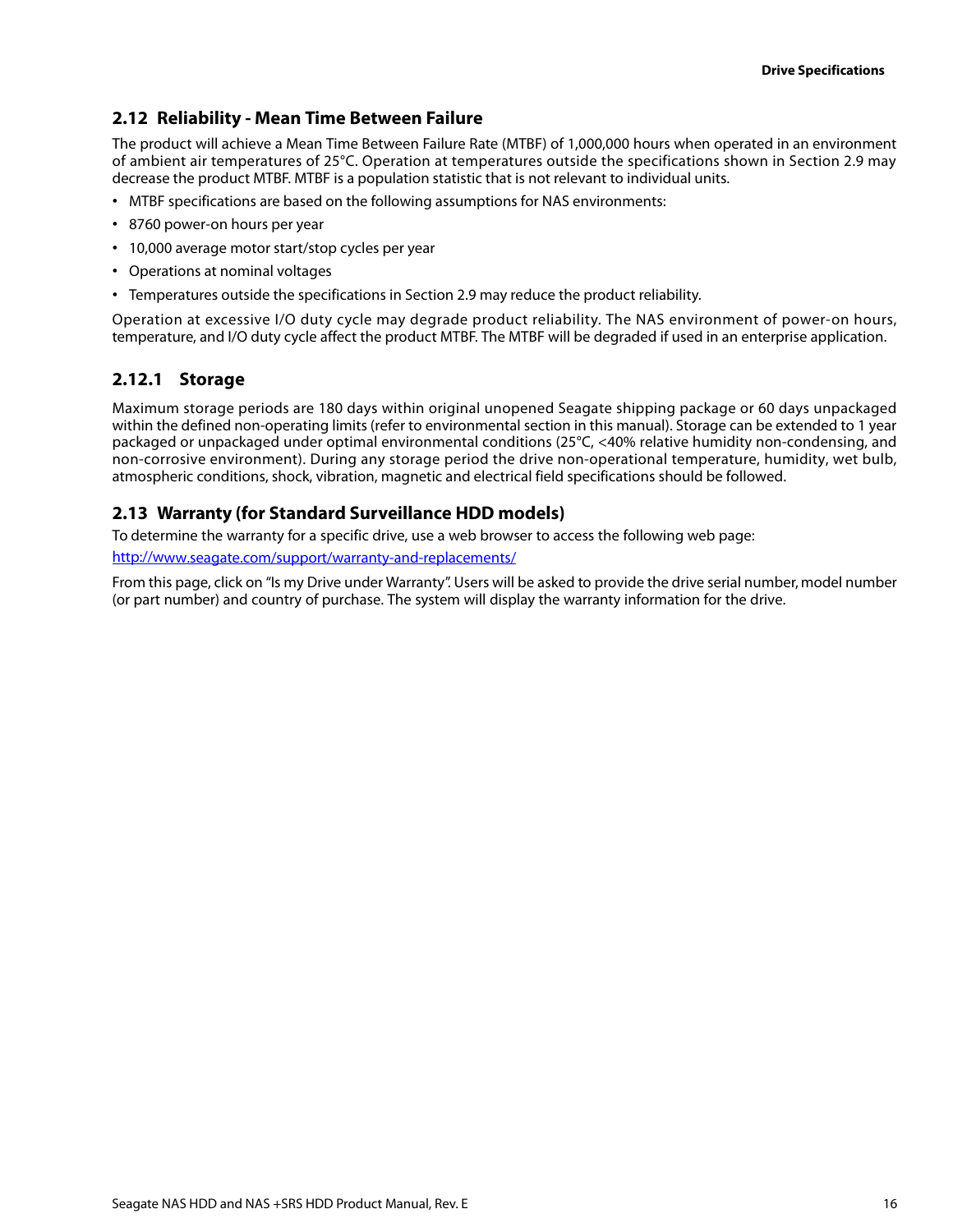## <span id="page-17-0"></span>**2.13.1 Seagate® Rescue™ Data Recovery Service Program Terms**

These program terms describe Rescue™ data recovery services for which you may be eligible. The program terms include the attached Rescue™ General Terms. By requesting Rescue services, you agree that these program terms govern any data recovery services that Seagate Recovery Services (SRS) and any other Seagate Technology company may attempt to provide to you. There are limitations about what data can be recovered under the Rescue program (e.g., not all data is always recoverable), so please carefully review these program terms to understand what the Rescue program does and does not cover.

If you suffer a data loss event within the warranty period of your product, and you are eligible to participate in and submit a case under the Rescue program, contact SRS at: (800-475-0143) in the United States. An SRS representative will review your case to confirm your eligibility for Rescue Service. If you are calling from outside the United States please visit our website for additional phone numbers in your local and language at: http://www.seagate.com/services-software/seagaterecovery-services/contact/

#### **Rescue™ General Terms**

These Rescue™ General Terms together with the Rescue™ FAQ's make up the Rescue™ Program Terms. By submitting a case under the Rescue™ program ("Program") you agree to be bound by the Program Terms, including these General Terms and the FAQ

#### **Communications.**

All communications relating to your request will be available on our web site in your account and sent via e-mail to the address you provide to us unless you request, in writing, to receive such communications via regular mail.

#### **Personal Data.**

You must provide true, accurate and complete information about yourself as prompted by the request form, including, without limitation, your name, address, e-mail address, and telephone number, as applicable (collectively, "Personal Data"). You must maintain and promptly update your Personal Data. You acknowledge that we may send you important information and notices regarding your requests by e-mail and that we shall have no liability associated with or arising from your failure to maintain accurate Personal Data.

#### **Capacity; Legal Rights; Indemnity.**

You represent to SRS that you are of the legal age of majority in your state or country of residence, with the full capacity to agree to these Program Terms. You warrant that you are the legal owner or the authorized representative of the legal owner of the device you submit to SRS (the "Device") and data. You warrant that the data on the Device is legal and that you have the unrestricted legal right to (a) give us remote access to the data, (b) have the data recovered and reproduced on a backup medium, (c) receive the recovered data, and (d) agree to these Program Terms. You will defend and indemnify us (including our directors, officers, employees, agents, delegates, and contractors) from any claims or actions relating to the Device or data, or your rights or lack of rights thereto.

#### **Confidentiality.**

We will protect the confidentiality of your data against unauthorized disclosure using the same degree of care as we use to protect our own confidential information.

#### **Disclaimer of Warranties, Representations and Guarantees.**

**WE PROVIDE THE PROGRAM AND ANY SERVICES PROVIDED OR ATTEMPTED HEREUNDER "AS IS," WITH ALL FAULTS, AT YOUR SOLE RISK. WE DO NOT EXTEND ANY EXPRESS WARRANTIES, REPRESENTATIONS, CONDITIONS OR GUARANTEES REGARDING OUR RESCUE SERVICES OR ANY RESULTS THEREOF. TO THE MAXIMUM EXTENT PERMITTED BY APPLICABLE LAW AND SUBJECT TO ANY STATUTORY WARRANTIES THAT CANNOT BE EXCLUDED, WE EXPRESSLY DISCLAIM ALL IMPLIED WARRANTIES, INCLUDING ANY IMPLIED WARRANTY OR CONDITION OF MERCHANTABILITY, WARRANTY OF FITNESS FOR A PARTICULAR PURPOSE, OR WARRANTY OF ACCURACY OR COMPLETENESS WITH RESPECT TO THIS PROGRAM AND SERVICES.** This Program and Disclaimer is unrelated to, and does not affect any warranties relating to your Device that we or the seller may have extended to you.

#### **Limitation of Liability.**

**WE WILL NOT BE LIABLE FOR ANY HARM CAUSED, UNLESS YOU PROVE THAT WE CAUSED SUCH HARM INTENTIONALLY. WITHOUT LIMITING THE GENERALITY OF THE FOREGOING, WE WILL NOT BE LIABLE FOR THE CONDITION, EXISTENCE, OR LOSS OF THE DATA YOU SEND US OR THE DATA WE RECOVER (IF ANY), ANY LOSS OF REVENUE OR LOSS OF PROFITS, OR ANY INDIRECT, SPECIAL, INCIDENTAL, OR CONSEQUENTIAL DAMAGES**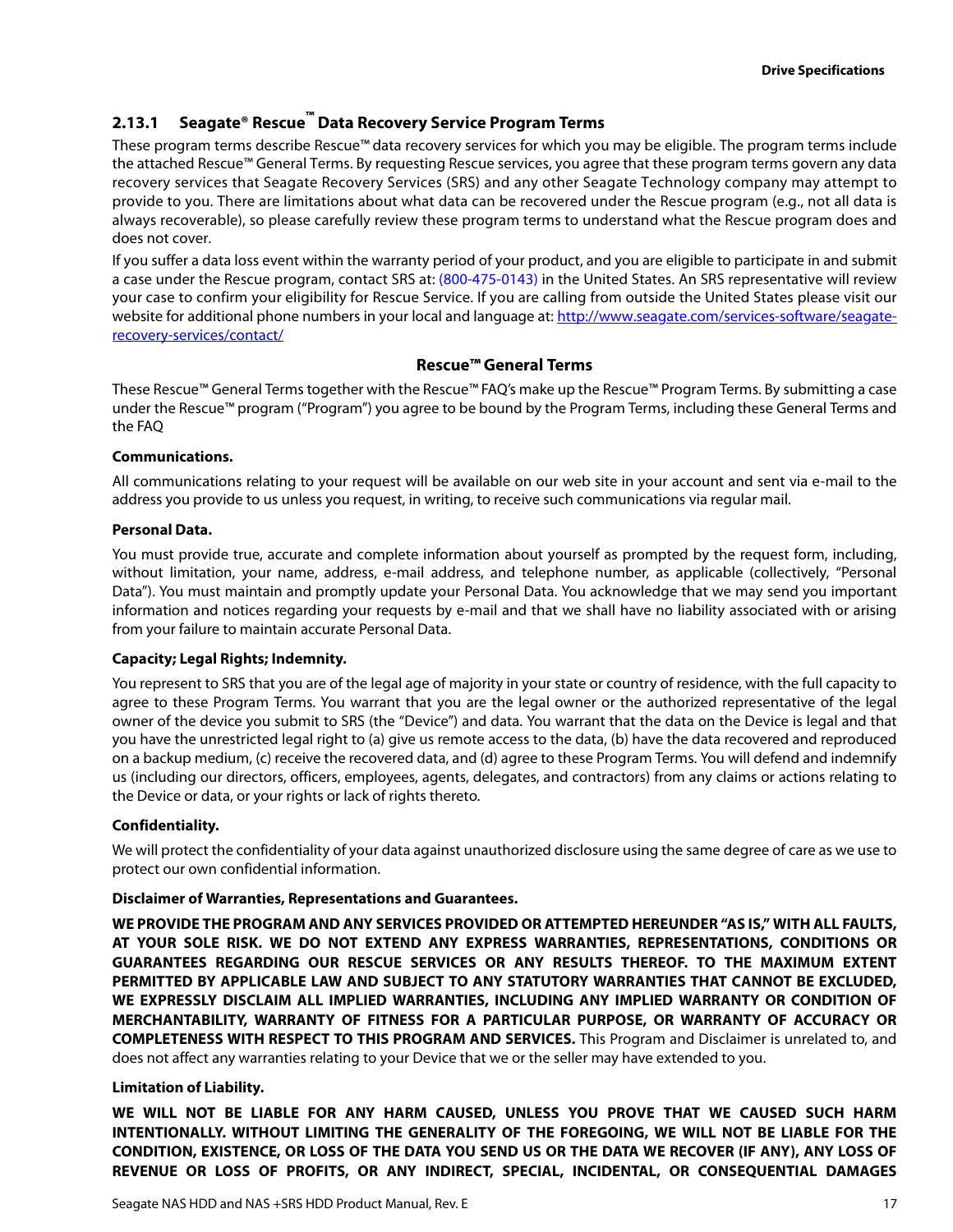**HOWEVER CAUSED. TO THE MAXIMUM EXTENT PERMITTED BY APPLICABLE LAW, THIS LIMITATION SHALL APPLY TO ANY AND ALL DAMAGES, REGARDLESS OF THE LEGAL THEORY ON WHICH THEY ARE ASSERTED (INCLUDING, WITHOUT LIMITATION, CONTRACT, BREACH OF CONTRACT, AND TORT), AND REGARDLESS OF WHETHER WE HAVE BEEN ADVISED OF THE POSSIBILITY OF LOSS OR DAMAGES - UNLESS YOU PROVE THAT SRS CAUSED DAMAGES TO YOU INTENTIONALLY. TO THE MAXIMUM EXTENT PERMITTED BY APPLICABLE LAW, THE AMOUNT OF OUR LIABILITY WILL NOT EXCEED THE TOTAL PRICE YOU ACTUALLY PAY FOR THE DEVICE, THE ESSENTIAL PURPOSE OF WHICH IS TO LIMIT OUR LIABILITY ARISING FROM OR RELATED TO THE PROGRAM AND ANY DATA RECOVERY SERVICES. THIS ALLOCATION OF RISK IS REFLECTED IN THE PRICE CHARGED FOR THIS PROGRAM OR SERVICES, IF ANY. YOU ACKNOWLEDGE THAT THE PRICE OF THIS PROGRAM WOULD BE MUCH GREATER IF WE UNDERTOOK MORE EXTENSIVE LIABILITY. THIS PARAGRAPH WILL APPLY NOTWITHSTANDING ANY OTHER PROVISIONS IN THESE TERMS, OR THE FAILURE OF ANY REMEDY.**

#### **Compliance with Laws.**

You agree to comply with all such laws and regulations and all other applicable laws, statutes, ordinances and regulations relating to the Program. You acknowledge that violations of these Program Terms could subject you to criminal or civil penalties. The goods licensed or provided, or services provided, through the Program, which may include technology and software, are subject to the customs and export control laws and regulations of the U.S. and may also be subject to the customs and export laws and regulations of the country in which the products are manufactured or received. Further, under U.S. law, such goods may not be sold, leased or otherwise transferred to restricted countries, or used by a restricted end-user or an end-user engaged in activities related to weapons of mass destruction including, without limitation, activities related to designing, developing, producing or using nuclear weapons, materials, or facilities, missiles or supporting missile projects, or chemical or biological weapons. You acknowledge you are not a restricted end-user or involved in any of the restricted activities above, and that you will comply with and abide by these laws and regulations. Seagate reserves the right to refuse service to or the return of any storage devices that have been determined to violate these regulations.

#### **Assignment.**

You may not assign your rights or obligations under these Program Terms without SRS' express written consent.

#### **Dispute Resolution.**

The parties will attempt to resolve any dispute arising out of or related to these Program Terms or any data recovery services requested or attempted hereunder through good faith negotiation. To the extent permitted by applicable law, if the parties are unable to resolve the dispute through good faith negotiation, then the dispute will be submitted to final and binding arbitration with the Judicial Arbitration and Mediation Services. Each party will bear its own costs in arbitration, provided that Seagate reserves the right, in its discretion, to pre-pay certain fees you may incur in connection with the arbitration subject to refund if you do not prevail. Both parties waive their rights to a jury trial. All proceedings will take place in Santa Clara County, California, USA. The laws of the State of California will exclusively govern these Program Terms and our provision of any data recovery services, without regard to California's conflicts of laws rules. You consent to the exclusive jurisdiction of the courts located in Santa Clara County, California, USA.

#### **Severability.**

If any provision of these Program Terms is held invalid, illegal or unenforceable, such provision shall be enforced to the fullest extent permitted by applicable law and the validity, legality and enforceability of the remaining provisions shall not be affected thereby.

#### **Legal Effect.**

These Program Terms describe certain legal rights. You may have other rights under applicable law. These Program Terms do not change your rights under applicable law if such laws do not permit these Program Terms to do so. Also, the Program and these Program Terms are in addition and unrelated to any rights you may have under a Seagate warranty statement.

#### **SRS Companies.**

The following SRS companies may provide the services described in these Program Terms:

- (a) Seagate Technology LLC, with offices at 10321 W Reno Oklahoma City, Oklahoma 73127;
- (b) Seagate Technology Canada Inc., with offices at 340 Ferrier, Markham, Ontario, Canada L3R 2Z5; and/or
- (c) Seagate Technology (Netherlands) B.V., with offices at Koolhovenlaan 1, 1119 PA, Schiphol-Rijk, The Netherlands.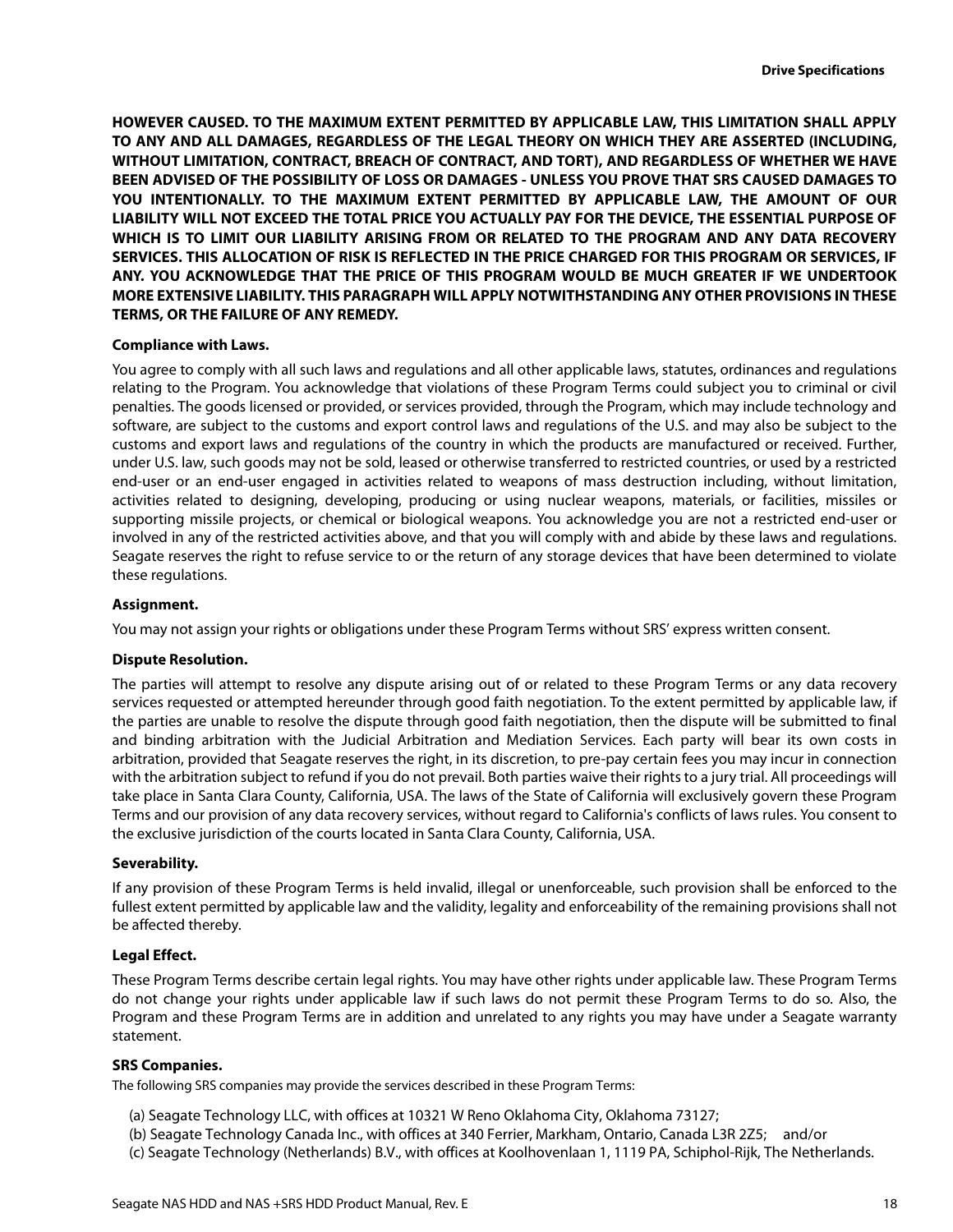## <span id="page-19-0"></span>**2.14 Agency certification**

## <span id="page-19-1"></span>**2.14.1 Safety certification**

These products are certified to meet the requirements of UL60950-1, CSA60950-1 and EN60950 and so marked as to the certify agency.

## <span id="page-19-2"></span>**2.14.2 Electromagnetic compatibility**

Hard drives that display the CE mark comply with the European Union (EU) requirements specified in the Electromagnetic Compatibility Directive 2004/108/EC (Until 19th April, 2016) and 2014/30/EU (From 20th April, 2016). Testing is performed to the levels specified by the product standards for Information Technology Equipment (ITE). Emission levels are defined by EN 55022, Class B and the immunity levels are defined by EN 55024.

Drives are tested in representative end-user systems. Although CE-marked drives comply with the directives when used in the test systems, we cannot guarantee that all systems will comply with the directives. The drive is designed for operation inside a properly designed enclosure, with properly shielded I/O cable (if necessary) and terminators on all unused I/O ports. Computer manufacturers and system integrators should confirm EMC compliance and provide CE marking for their products.

#### **Korean RRA**

If these drives have the Korean Communications Commission (KCC) logo, they comply with paragraph 1 of Article 11 of the Electromagnetic Compatibility control Regulation and meet the Electromagnetic Compatibility (EMC) Framework requirements of the Radio Research Agency (RRA) Communications Commission, Republic of Korea.

These drives have been tested and comply with the Electromagnetic Interference/Electromagnetic Susceptibility (EMI/ EMS) for Class B products. Drives are tested in a representative, end-user system by a Korean-recognized lab.

#### **Australian RCM Compliance Mark**

If these models have the RCM marking, they comply with the Australia/New Zealand Standard AS/NZS CISPR22: 2009 and meet the Electromagnetic Compatibility (EMC) Framework requirements of the Australian Communication and Media Authority (ACMA).

## <span id="page-19-3"></span>**2.14.3 FCC verification**

These drives are intended to be contained solely within a personal computer or similar enclosure (not attached as an external device). As such, each drive is considered to be a subassembly even when it is individually marketed to the customer. As a subassembly, no Federal Communications Commission verification or certification of the device is required.

Seagate has tested this device in enclosures as described above to ensure that the total assembly (enclosure, disk drive, motherboard, power supply, etc.) does comply with the limits for a Class B computing device, pursuant to Subpart J, Part 15 of the FCC rules. Operation with non-certified assemblies is likely to result in interference to radio and television reception.

**Radio and television interference.** This equipment generates and uses radio frequency energy and if not installed and used in strict accordance with the manufacturer's instructions, may cause interference to radio and television reception.

This equipment is designed to provide reasonable protection against such interference in a residential installation. However, there is no guarantee that interference will not occur in a particular installation. If this equipment does cause interference to radio or television, which can be determined by turning the equipment on and off, users are encouraged to try one or more of the following corrective measures:

- Reorient the receiving antenna.
- Move the device to one side or the other of the radio or TV.
- Move the device farther away from the radio or TV.
- Plug the computer into a different outlet so that the receiver and computer are on different branch outlets.

If necessary, users should consult the dealer or an experienced radio/television technician for additional suggestions. Users may find helpful the following booklet prepared by the Federal Communications Commission: How to Identify and Resolve Radio-Television Interference Problems. This booklet is available from the Superintendent of Documents, U.S. Government Printing Office, Washington, DC 20402. Refer to publication number 004-000-00345-4.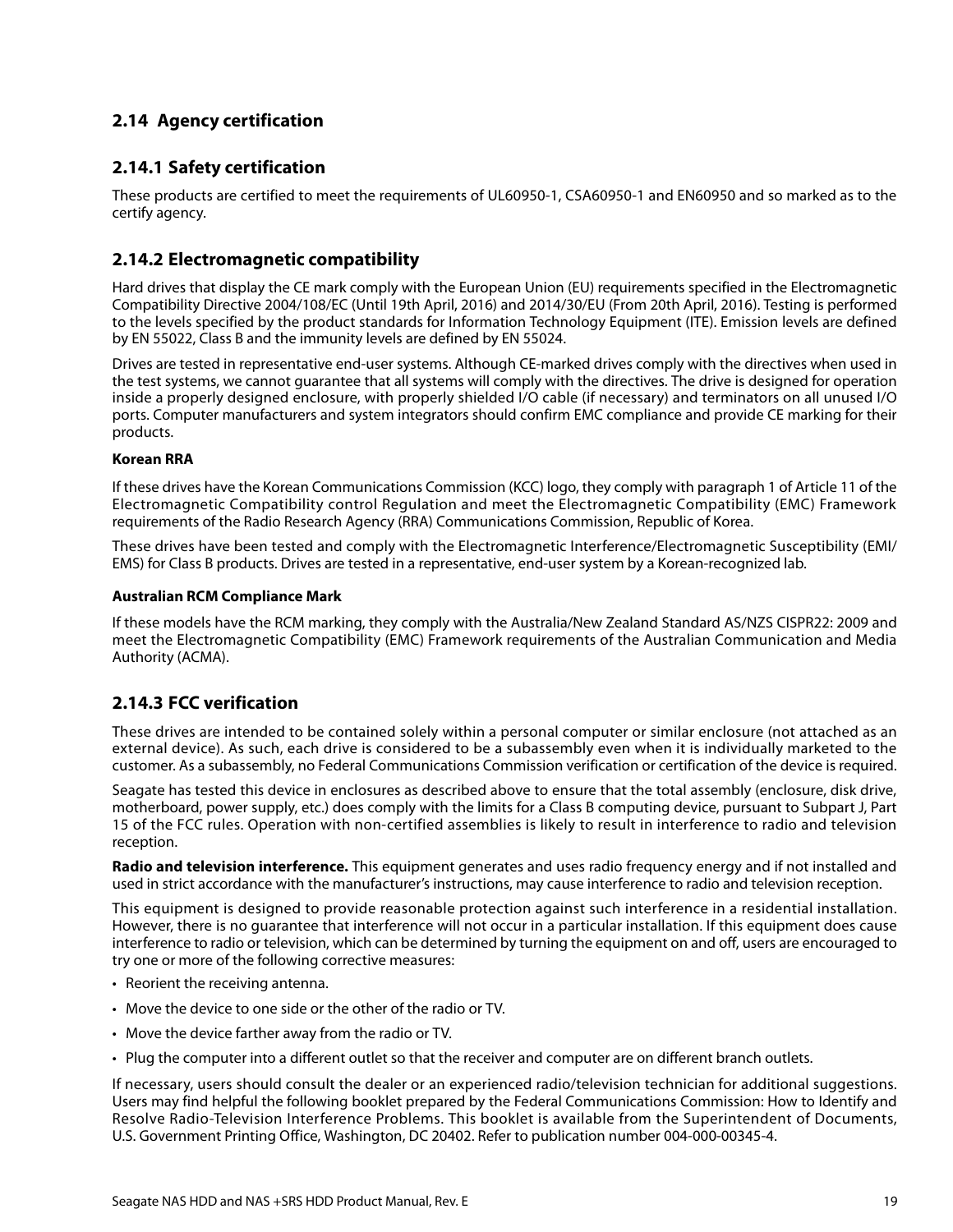## <span id="page-20-0"></span>**2.15 Environmental protection**

Manufacturer designs its products to meet environmental protection requirements worldwide, including regulations restricting certain chemical substances.

## <span id="page-20-1"></span>**2.15.1 European Union Restriction of Hazardous Substances (RoHS) Directive**

The European Union Restriction of Hazardous Substances (RoHS) Directive, restricts the presence of chemical substances, including Lead, Cadmium, Mercury, Hexavalent Chromium, PBB and PBDE, in electronic products, effective July 2006. This drive is manufactured with components and materials that comply with the RoHS Directive.

## <span id="page-20-2"></span>**2.15.2 China Restriction of Hazardous Substances (RoHS) Directive**  中国限制危险物品的指令

This product has an Environmental Protection Use Period (EPUP) of 20 years. The following table contains information mandated by China's "Marking Requirements for Control of Pollution Caused by Electronic Information Products" Standard.



该产品具有20年的环境保护使用周期 (EPUP)。 下表包含了中国 "电子产品所导致的污染的控 制的记号要求"所指定的信息。

|                       | Toxic or Hazardous Substances or Elements有毒有害物质或元素 |                      |                      |                                             |                                             |                                                     |
|-----------------------|----------------------------------------------------|----------------------|----------------------|---------------------------------------------|---------------------------------------------|-----------------------------------------------------|
| Name of Parts<br>部件名称 | Lead<br>铅<br>(Pb)                                  | Mercury<br>汞<br>(Hg) | Cadmium<br>镉<br>(Cd) | Hexavalent<br>Chromium  <br>六价铬<br>$(Cr6+)$ | Polybrominated<br>Diphenyl<br>多溴联苯<br>(PBB) | Polybrominated<br>Diphenyl Ether<br>多溴二苯醚<br>(PBDE) |
| <b>PCBA</b>           |                                                    |                      |                      |                                             |                                             |                                                     |
| <b>HDA</b>            |                                                    |                      |                      |                                             |                                             |                                                     |

"O" indicates the hazardous and toxic substance content of the part (at the homogeneous material level) is lower than the threshold defined by the China RoHS MCV Standard.

"O"表示该部件(于同类物品程度上)所含的危险和有毒物质低于中国RoHS MCV标准所定义的门槛值。

"X" indicates the hazardous and toxic substance content of the part (at the homogeneous material level) is over the threshold defined by the China RoHS MCV Standard.

"X"表示该部件(于同类物品程度上)所含的危险和有毒物质超出中国RoHS MCV标准所定义的门槛值。

### <span id="page-20-3"></span>**2.16 Corrosive environment**

Manufacturer electronic drive components pass accelerated corrosion testing equivalent to 10 years exposure to light industrial environments containing sulfurous gases, chlorine and nitric oxide, classes G and H per ASTM B845. However, this accelerated testing cannot duplicate every potential application environment. Users should use caution exposing any electronic components to uncontrolled chemical pollutants and corrosive chemicals as electronic drive component reliability can be affected by the installation environment. The silver, copper, nickel and gold films used in Manufacturer products are especially sensitive to the presence of sulfide, chloride, and nitrate contaminants. Sulfur is found to be the most damaging. In addition, electronic components should never be exposed to condensing water on the surface of the printed circuit board assembly (PCBA) or exposed to an ambient relative humidity greater than 95%. Materials used in cabinet fabrication, such as vulcanized rubber, that can outgas corrosive compounds should be minimized or eliminated. The useful life of any electronic equipment may be extended by replacing materials near circuitry with sulfide-free alternatives.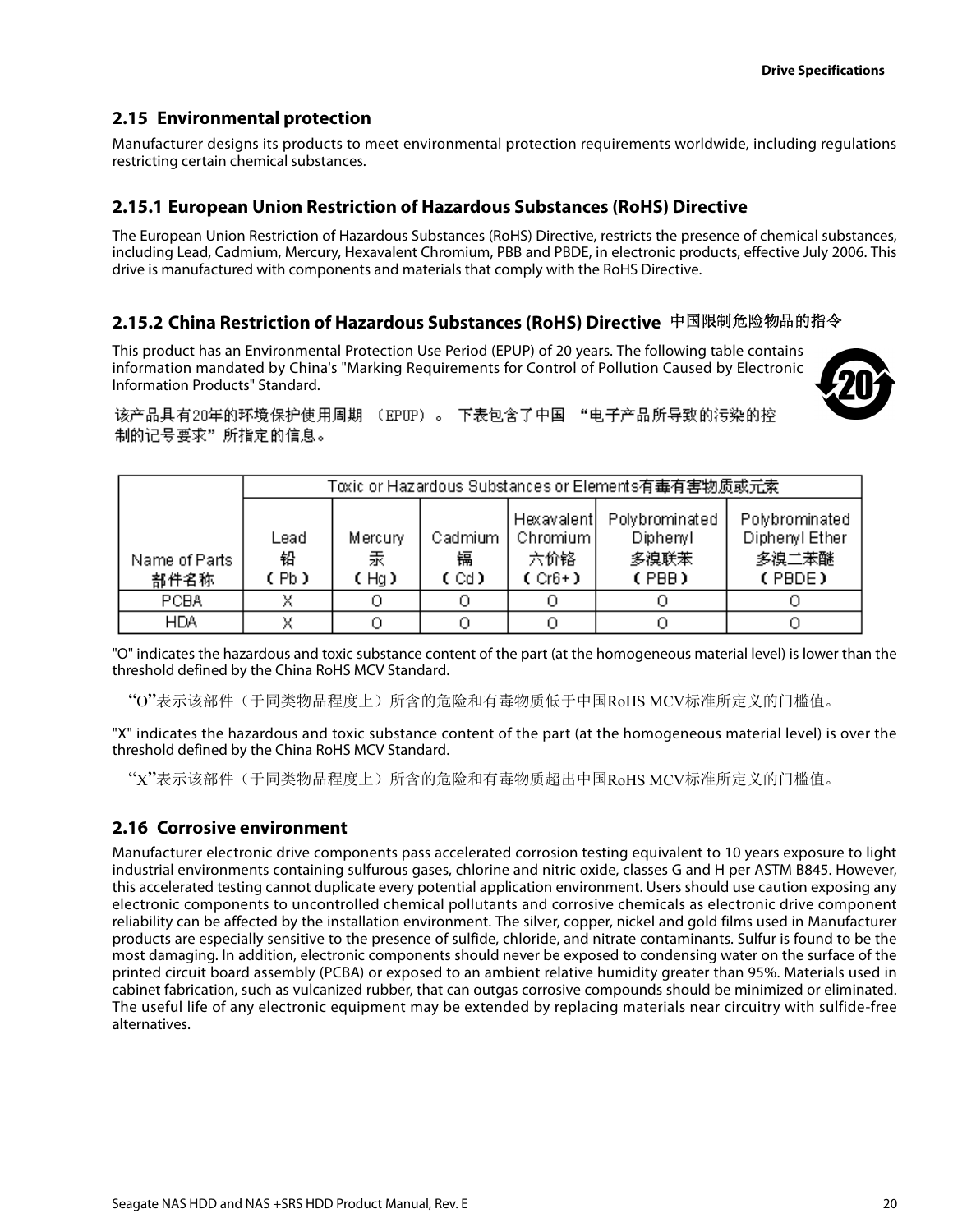## <span id="page-21-0"></span>**3.0 Configuring and Mounting the Drive**

This section contains the specifications and instructions for configuring and mounting the drive.

## <span id="page-21-1"></span>**3.1 Handling and static-discharge precautions**

After unpacking, and before installation, the drive may be exposed to potential handling and electrostatic discharge (ESD) hazards. Observe the following standard handling and static-discharge precautions:

### **Caution**

- Before handling the drive, put on a grounded wrist strap, or ground yourself frequently by touching the metal chassis of a computer that is plugged into a grounded outlet. Wear a grounded wrist strap throughout the entire installation procedure.
- Handle the drive by its edges or frame only.
- The drive is extremely fragile—handle it with care. Do not press down on the drive top cover.
- Always rest the drive on a padded, antistatic surface until mounting it in the computer.
- Do not touch the connector pins or the printed circuit board.
- Do not remove the factory-installed labels from the drive or cover them with additional labels. Removal voids the warranty. Some factory-installed labels contain information needed to service the drive. Other labels are used to seal out dirt and contamination.

## <span id="page-21-2"></span>**3.2 Configuring the drive**

Each drive on the SATA interface connects point-to-point with the SATA host adapter. There is no master/slave relationship because each drive is considered a master in a point-to-point relationship. If two drives are attached on one SATA host adapter, the host operating system views the two devices as if they were both "masters" on two separate ports. Both drives behave as if they are Device 0 (master) devices.

SATA drives are designed for easy installation. It is usually not necessary to set any jumpers on the drive for proper operation; however, if users connect the drive and receive a "drive not detected" error, the SATA-equipped motherboard or host adapter may use a chipset that does not support SATA speed autonegotiation.

## <span id="page-21-3"></span>**3.3 SATA cables and connectors**

The SATA interface cable consists of four conductors in two differential pairs, plus three ground connections. The cable size may be 30 to 26 AWG with a maximum length of one meter (39.37 inches). See **[Table 5](#page-23-3)** for connector pin definitions. Either end of the SATA signal cable can be attached to the drive or host.

For direct backplane connection, the drive connectors are inserted directly into the host receptacle. The drive and the host receptacle incorporate features that enable the direct connection to be hot pluggable and blind mateable.

For installations which require cables, users can connect the drive as illustrated in **[Figure 1](#page-21-4)**.



<span id="page-21-4"></span>**Figure 1 Attaching SATA cabling**

Each cable is keyed to ensure correct orientation. NAS HDD +SRS drives support latching SATA connectors.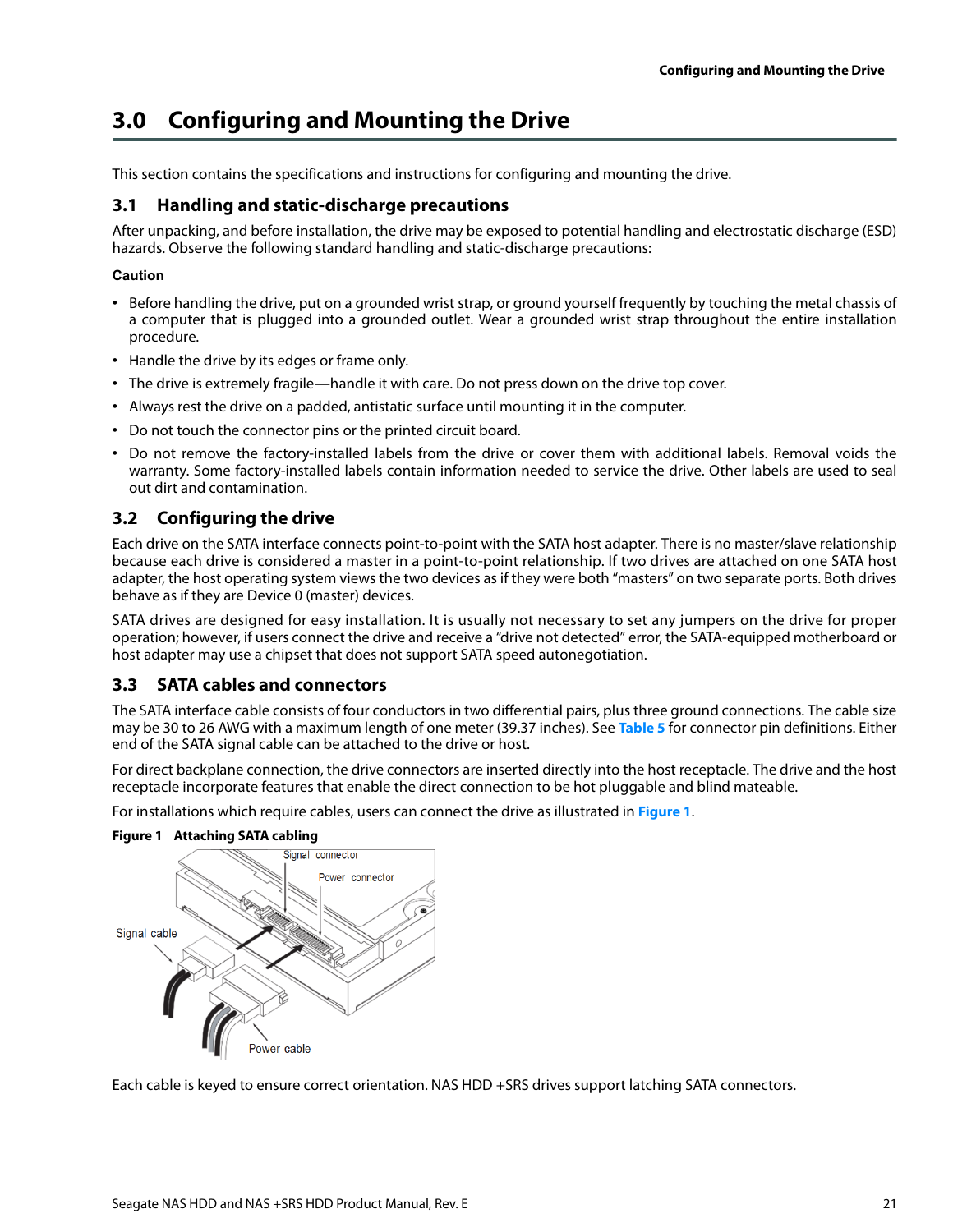## <span id="page-22-0"></span>**3.4 Drive mounting**

Users can mount the drive in any orientation using four screws in the side-mounting holes or four screws in the bottommounting holes. See **[Figure 2](#page-22-1)** for drive mounting dimensions. Follow these important mounting precautions when mounting the drive:

- Allow a minimum clearance of 0.030 inches (0.76mm) around the entire perimeter of the drive for cooling.
- Use only 6-32 UNC mounting screws.
- The screws should be inserted no more than 0.120 inch (3.05mm) into the bottom or side mounting holes.
- Do not overtighten the mounting screws (maximum torque: 6 inch-lb).

<span id="page-22-1"></span>

**Note.** Image is for reference only, and may not represent actual drive.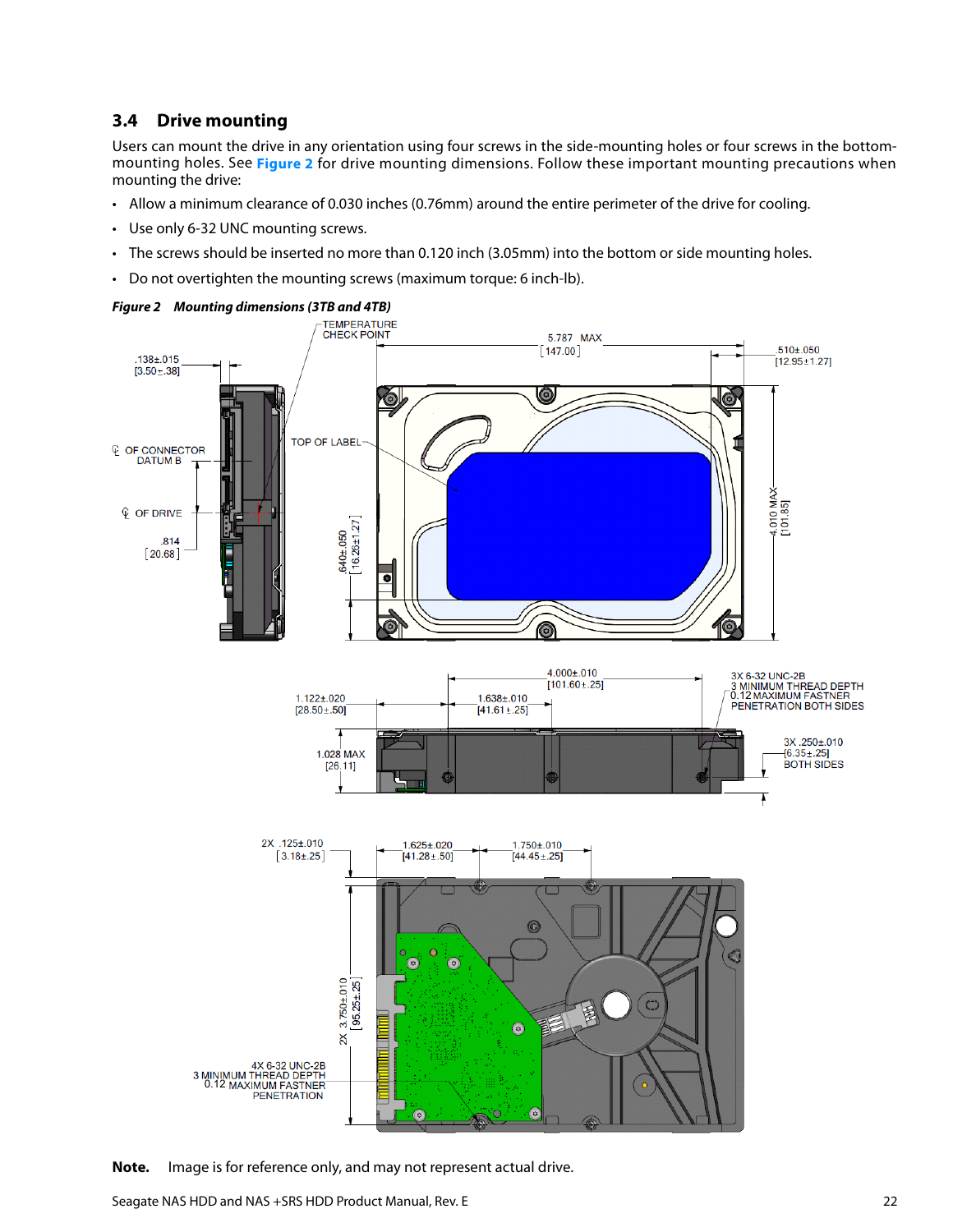## <span id="page-23-0"></span>**4.0 SATA Interface**

These drives use the industry-standard Serial ATA (SATA) interface that supports FIS data transfers. It supports ATA programmed input/output (PIO) modes 0 to 4; multiword DMA modes 0 to 2, and Ultra DMA modes 0 to 6.

For detailed information about the SATA interface, refer to the "Serial ATA: High Speed Serialized AT Attachment" specification.

## <span id="page-23-1"></span>**4.1 Hot-Plug compatibility**

[NAS HDD +SRS drives incorporate connectors which enable users to hot plug these drives in accordance with the SATA](http://www.serialata.org) [Revision 2.5 specification. This specification can be downloaded from w](http://www.serialata.org)ww.serialata.org.

## <span id="page-23-2"></span>**4.2 SATA device plug connector pin definitions**

**[Table 5](#page-23-3)** summarizes the signals on the SATA interface and power connectors.

| Segment      | Pin             | <b>Function</b>                                    | <b>Definition</b>                             |
|--------------|-----------------|----------------------------------------------------|-----------------------------------------------|
|              | S <sub>1</sub>  | Ground                                             | 2nd mate                                      |
|              | S <sub>2</sub>  | $A+$                                               | Differential signal pair A from Phy           |
|              | S <sub>3</sub>  | A-                                                 |                                               |
| Signal       | S <sub>4</sub>  | Ground                                             | 2nd mate                                      |
|              | S <sub>5</sub>  | $B -$                                              | Differential signal pair B from Phy           |
|              | S <sub>6</sub>  | $B+$                                               |                                               |
|              | <b>S7</b>       | Ground                                             | 2nd mate                                      |
|              |                 | Key and spacing separate signal and power segments |                                               |
|              | <b>P1</b>       | $V_{33}$                                           | 3.3V power                                    |
|              | P <sub>2</sub>  | $V_{33}$                                           | 3.3V power                                    |
|              | P <sub>3</sub>  | $V_{33}$                                           | 3.3V power, pre-charge, 2nd mate              |
|              | P <sub>4</sub>  | Ground                                             | 1st mate                                      |
|              | <b>P5</b>       | Ground                                             | 2nd mate                                      |
|              | <b>P6</b>       | Ground                                             | 2nd mate                                      |
|              | P7              | $V_5$                                              | 5V power, pre-charge, 2nd mate                |
| <b>Power</b> | P <sub>8</sub>  | V <sub>5</sub>                                     | 5V power                                      |
|              | P <sub>9</sub>  | $V_5$                                              | 5V power                                      |
|              | P <sub>10</sub> | Ground                                             | 2nd mate                                      |
|              | P11             | Ground or LED signal                               | If grounded, drive does not use deferred spin |
|              | P12             | Ground                                             | 1st mate.                                     |
|              | P13             | $V_{12}$                                           | 12V power, pre-charge, 2nd mate               |
|              | P <sub>14</sub> | $V_{12}$                                           | 12V power                                     |
|              | P <sub>15</sub> | $V_{12}$                                           | 12V power                                     |

#### <span id="page-23-3"></span>**Table 5 SATA connector pin definitions**

#### **Notes**

- 1. All pins are in a single row, with a 1.27 mm (0.050") pitch.
- 2. The comments on the mating sequence apply to the case of backplane blindmate connector only. In this case, the mating sequences are:
	- the ground pins P4 and P12.
	- the pre-charge power pins and the other ground pins.
	- the signal pins and the rest of the power pins.
- 3. There are three power pins for each voltage. One pin from each voltage is used for pre-charge when installed in a blind-mate backplane configuration.
	- All used voltage pins  $(V_x)$  must be terminated.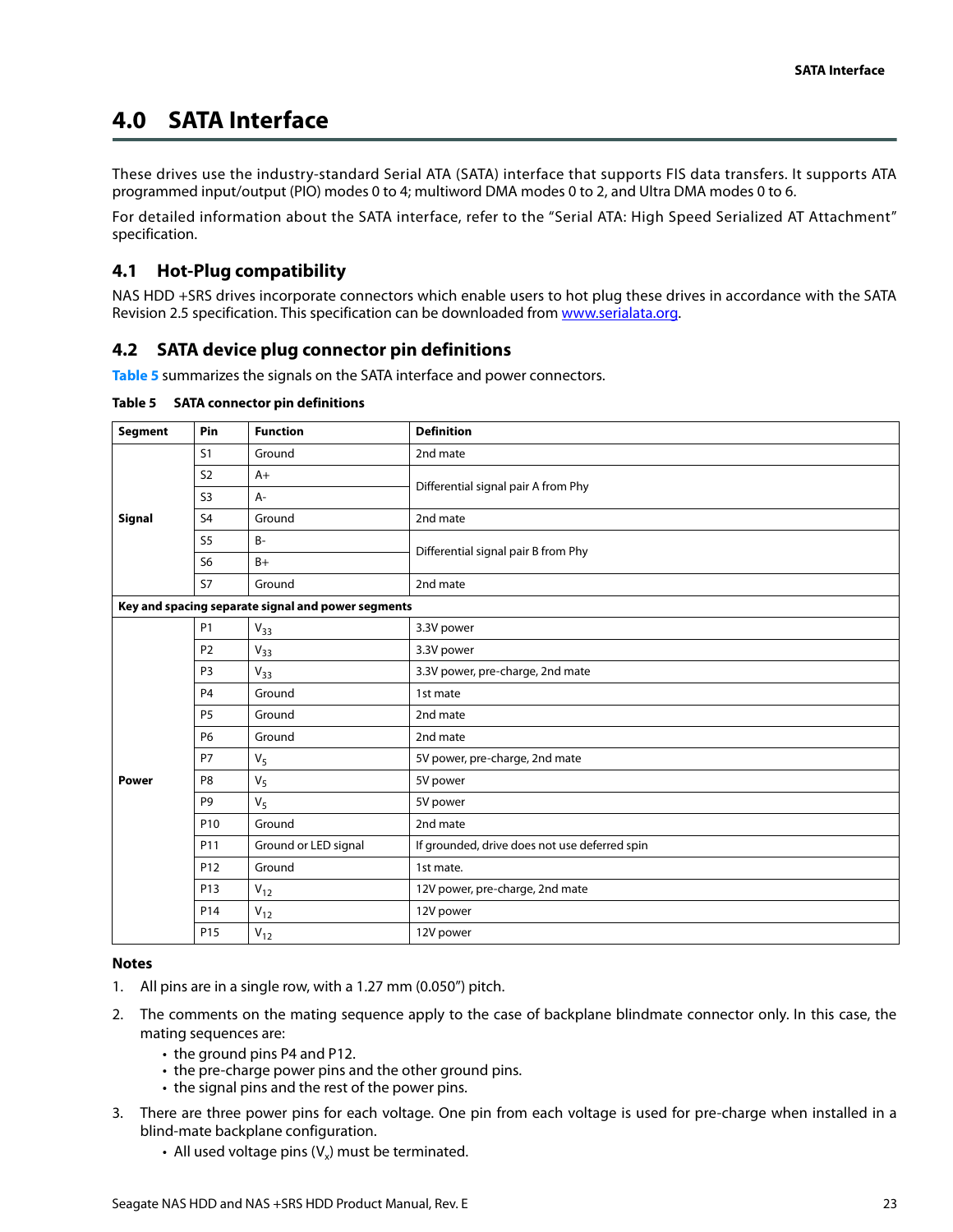## <span id="page-24-0"></span>**4.3 Supported ATA commands**

The following table lists SATA standard commands that the drive supports. [For a detailed description of the ATA commands, refer to the Serial ATA International Organization:](http://www.sata-io.org) [Serial ATA Revision 3.0 \(](http://www.sata-io.org)http://www.sata-io.org).

[See "S.M.A.R.T. commands" on page 32 f](#page-32-0)or details and subcommands used in the S.M.A.R.T. implementation.

| <b>Command name</b>                  | <b>Command code (in hex)</b> |
|--------------------------------------|------------------------------|
| <b>Check Power Mode</b>              | E5 <sub>H</sub>              |
| Configure Stream                     | 51 <sub>H</sub>              |
| Device Configuration Freeze Lock     | $B1_H/C1_H$                  |
| <b>Device Configuration Identify</b> | $B1_H/C2_H$                  |
| <b>Device Configuration Restore</b>  | $B1_H$ /CO <sub>H</sub>      |
| <b>Device Configuration Set</b>      | $B1_H / C3_H$                |
| <b>Device Reset</b>                  | 08 <sub>H</sub>              |
| Download Microcode                   | 92 <sub>H</sub>              |
| <b>Execute Device Diagnostics</b>    | 90 <sub>H</sub>              |
| <b>Flush Cache</b>                   | E7 <sub>H</sub>              |
| Flush Cache Extended                 | $EA_H$                       |
| <b>Format Track</b>                  | 50 <sub>H</sub>              |
| <b>Identify Device</b>               | $EC_{H}$                     |
| Idle                                 | E3 <sub>H</sub>              |
| Idle Immediate                       | $E1_H$                       |
| <b>Initialize Device Parameters</b>  | 91 <sub>H</sub>              |
| <b>Read Buffer</b>                   | $E4_H$                       |
| <b>Read DMA</b>                      | C8 <sub>H</sub>              |
| <b>Read DMA Extended</b>             | 25 <sub>H</sub>              |
| <b>Read DMA Without Retries</b>      | C9 <sub>H</sub>              |
| Read Log Ext                         | $2F_H$                       |
| <b>Read Multiple</b>                 | $C4_H$                       |
| <b>Read Multiple Extended</b>        | 29 <sub>H</sub>              |
| <b>Read Native Max Address</b>       | F8 <sub>H</sub>              |
| Read Native Max Address Extended     | 27 <sub>H</sub>              |
| <b>Read Sectors</b>                  | 20 <sub>H</sub>              |
| <b>Read Sectors Extended</b>         | 24 <sub>H</sub>              |
| <b>Read Sectors Without Retries</b>  | 21 <sub>H</sub>              |
| <b>Read Stream DMA Extended</b>      | $2A_H$                       |
| <b>Read Stream Extended</b>          | $2B_H$                       |
| <b>Read Verify Sectors</b>           | 40 <sub>H</sub>              |
| Read Verify Sectors Extended         | 42 <sub>H</sub>              |
| Read Verify Sectors Without Retries  | 41 <sub>H</sub>              |
| Recalibrate                          | 10 <sub>H</sub>              |
| Security Disable Password            | $F6_H$                       |
| <b>Security Erase Prepare</b>        | F3 <sub>H</sub>              |
| Security Erase Unit                  | $F4_H$                       |
| <b>Security Freeze</b>               | F5 <sub>H</sub>              |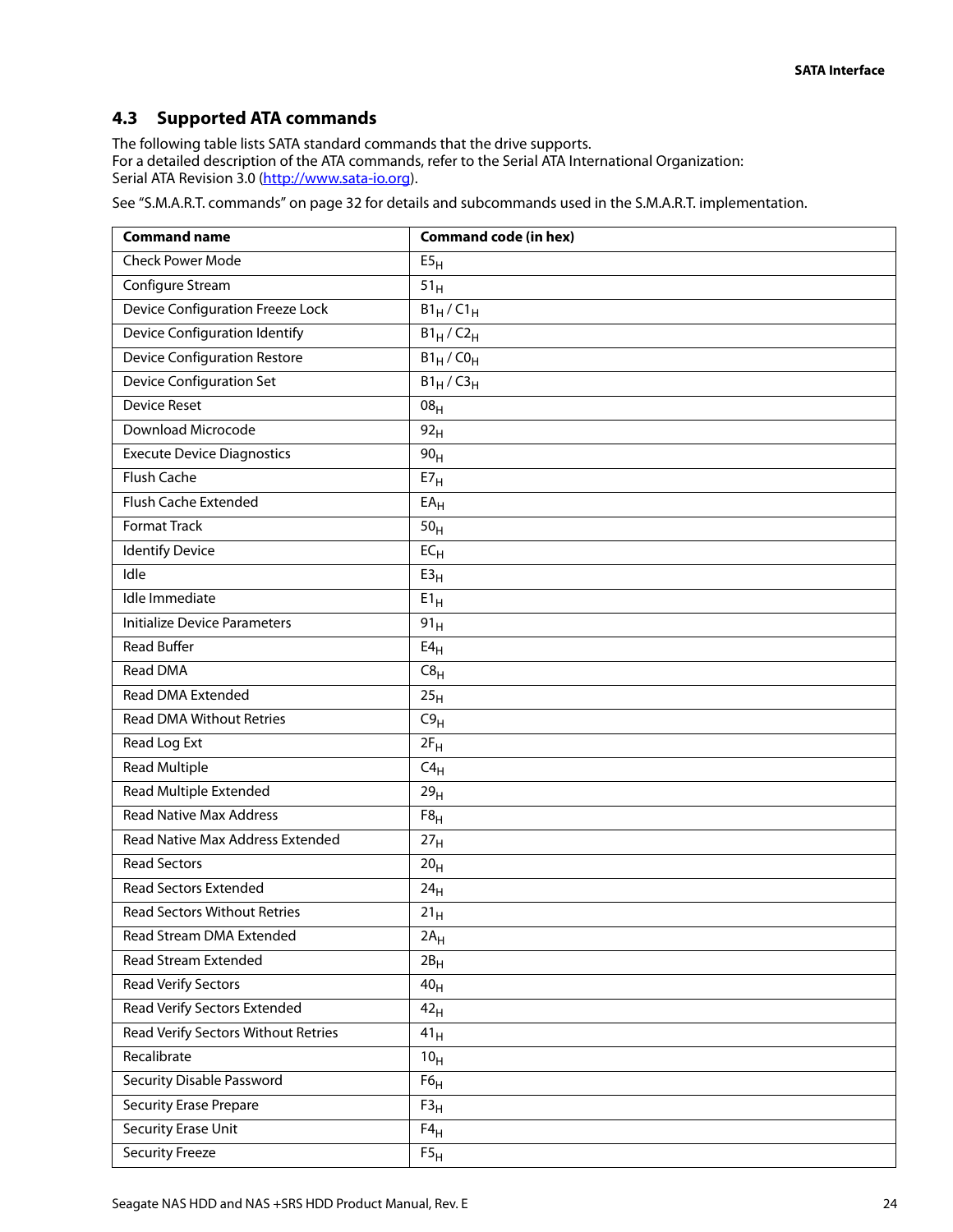| <b>Command name</b>                                                                                                                             | <b>Command code (in hex)</b>                              |                                                                                    |
|-------------------------------------------------------------------------------------------------------------------------------------------------|-----------------------------------------------------------|------------------------------------------------------------------------------------|
| <b>Security Set Password</b>                                                                                                                    | $F1_H$                                                    |                                                                                    |
| Security Unlock                                                                                                                                 | $F2_H$                                                    |                                                                                    |
| Seek                                                                                                                                            | 70 <sub>H</sub>                                           |                                                                                    |
| <b>Set Features</b>                                                                                                                             | $EF_{H}$                                                  |                                                                                    |
| Set Max Address                                                                                                                                 | F9 <sub>H</sub>                                           |                                                                                    |
| Note: Individual Set Max Address<br>commands are identified by the value<br>placed in the Set Max Features register<br>as defined to the right. | Address:<br>Password:<br>Lock:<br>Unlock:<br>Freeze Lock: | 00 <sub>H</sub><br>$01_H$<br>02 <sub>H</sub><br>03 <sub>H</sub><br>04 <sub>H</sub> |
| Set Max Address Extended                                                                                                                        | 37 <sub>H</sub>                                           |                                                                                    |
| Set Multiple Mode                                                                                                                               | $C6_H$                                                    |                                                                                    |
| Sleep                                                                                                                                           | E6 <sub>H</sub>                                           |                                                                                    |
| S.M.A.R.T. Disable Operations                                                                                                                   | $B0_H / D9_H$                                             |                                                                                    |
| S.M.A.R.T. Enable/Disable Autosave                                                                                                              | $B0_H / D2_H$                                             |                                                                                    |
| S.M.A.R.T. Enable Operations                                                                                                                    | $B0_H / D8_H$                                             |                                                                                    |
| S.M.A.R.T. Execute Offline                                                                                                                      | $B0_H$ / $D4_H$                                           |                                                                                    |
| S.M.A.R.T. Read Attribute Thresholds                                                                                                            | $B0_H/D1_H$                                               |                                                                                    |
| S.M.A.R.T. Read Data                                                                                                                            | $B0_H / D0_H$                                             |                                                                                    |
| S.M.A.R.T. Read Log Sector                                                                                                                      | $B0_H / D5_H$                                             |                                                                                    |
| S.M.A.R.T. Return Status                                                                                                                        | $BO_H / DA_H$                                             |                                                                                    |
| S.M.A.R.T. Save Attribute Values                                                                                                                | $B0_H / D3_H$                                             |                                                                                    |
| S.M.A.R.T. Write Log Sector                                                                                                                     | $B0_H$ / $D6_H$                                           |                                                                                    |
| Standby                                                                                                                                         | $E2_H$                                                    |                                                                                    |
| <b>Standby Immediate</b>                                                                                                                        | E0 <sub>H</sub>                                           |                                                                                    |
| <b>Write Buffer</b>                                                                                                                             | E8 <sub>H</sub>                                           |                                                                                    |
| Write DMA                                                                                                                                       | $CA_{H}$                                                  |                                                                                    |
| Write DMA Extended                                                                                                                              | 35 <sub>H</sub>                                           |                                                                                    |
| Write DMA FUA Extended                                                                                                                          | $3D_H$                                                    |                                                                                    |
| Write DMA Without Retries                                                                                                                       | $CB_{H}$                                                  |                                                                                    |
| Write Log Extended                                                                                                                              | $3F_H$                                                    |                                                                                    |
| Write Multiple                                                                                                                                  | C5 <sub>H</sub>                                           |                                                                                    |
| Write Multiple Extended                                                                                                                         | 39 <sub>H</sub>                                           |                                                                                    |
| Write Multiple FUA Extended                                                                                                                     | $CE_{H}$                                                  |                                                                                    |
| <b>Write Sectors</b>                                                                                                                            | 30 <sub>H</sub>                                           |                                                                                    |
| <b>Write Sectors Without Retries</b>                                                                                                            | 31 <sub>H</sub>                                           |                                                                                    |
| <b>Write Sectors Extended</b>                                                                                                                   | 34 <sub>H</sub>                                           |                                                                                    |
| Write Stream DMA Extended                                                                                                                       | 3A <sub>H</sub>                                           |                                                                                    |
| Write Stream Extended                                                                                                                           | 3B <sub>H</sub>                                           |                                                                                    |
| Write Uncorrectable                                                                                                                             | 45 <sub>H</sub>                                           |                                                                                    |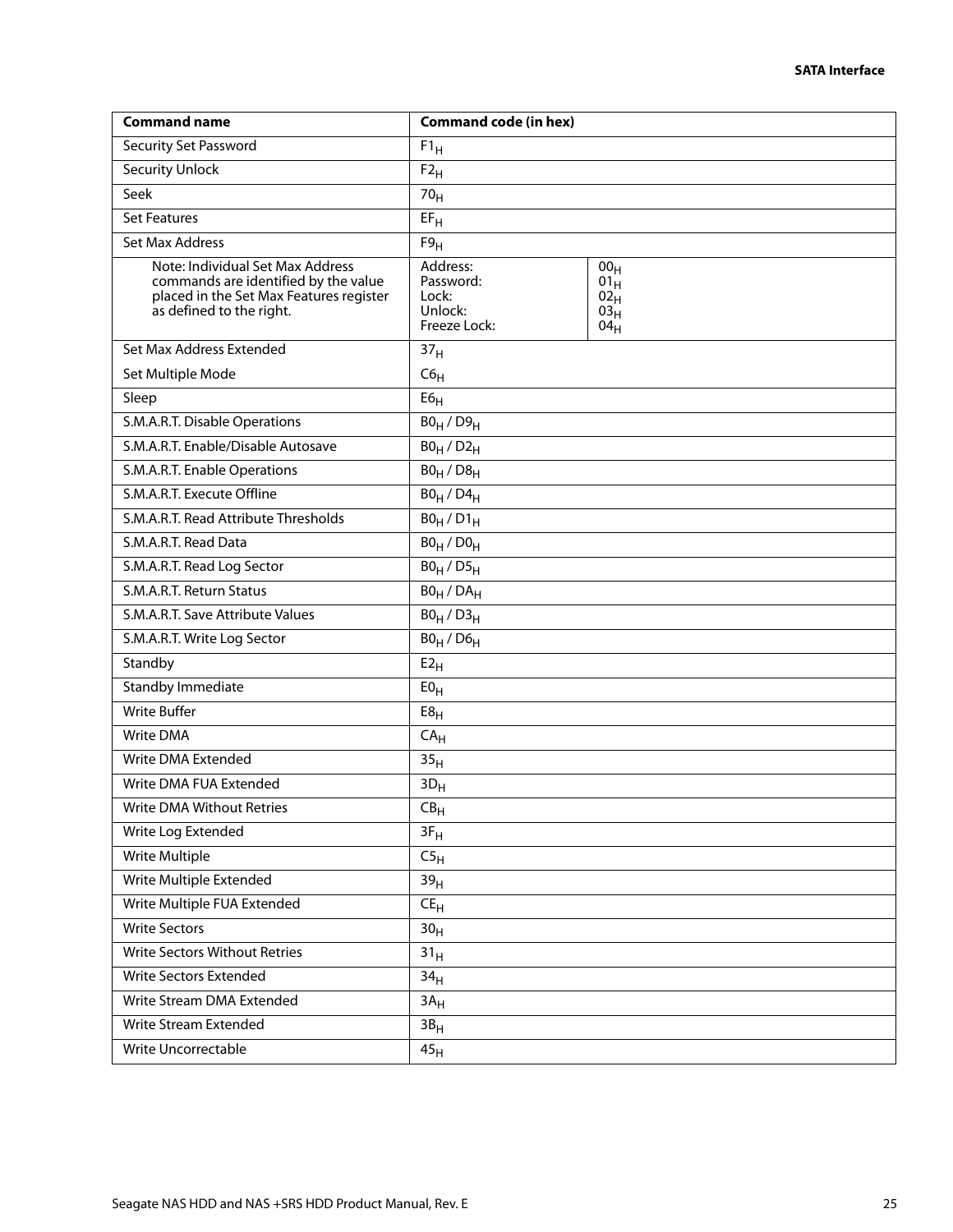## <span id="page-26-0"></span>**4.3.1 Identify Device command**

The Identify Device command (command code EC<sub>H</sub>) transfers information about the drive to the host following power up. The data is organized as a single 512-byte block of data, whose contents are shown in on page 24. All reserved bits or words should be set to zero. Parameters listed with an "x" are drive-specific or vary with the state of the drive.

The following commands contain drive-specific features that may not be included in the SATA specification.

| <b>Word</b>    | <b>Description</b>                                                                                                                                                                                                                                                                                                                                                                                                                                                                               | <b>Value</b>      |
|----------------|--------------------------------------------------------------------------------------------------------------------------------------------------------------------------------------------------------------------------------------------------------------------------------------------------------------------------------------------------------------------------------------------------------------------------------------------------------------------------------------------------|-------------------|
| 0              | Configuration information:<br>• Bit $15:0 = ATA$ ; $1 = ATAPI$<br>· Bit 7: removable media<br>· Bit 6: removable controller<br>• Bit 0: reserved                                                                                                                                                                                                                                                                                                                                                 | 0C5A <sub>H</sub> |
| $\mathbf{1}$   | Number of logical cylinders                                                                                                                                                                                                                                                                                                                                                                                                                                                                      | 16,383            |
| $\overline{2}$ | Specific configuration:                                                                                                                                                                                                                                                                                                                                                                                                                                                                          | C837 <sub>H</sub> |
|                | 37C8h Device requires SET FEATURES subcommand to spin-up after power-up<br>and IDENTIFY DEVICE data is incomplete.<br>738Ch Device requires SET FEATURES subcommand to spin-up after power-up<br>and IDENTIFY DEVICE data is complete.<br>8C73h Device does not require SET FEATURES subcommand to spin-up after<br>power-up and IDENTIFY DEVICE data is incomplete.<br>C837h Device does not require SET FEATURES subcommand to spin-up after<br>power-up and IDENTIFY DEVICE data is complete. |                   |
| 3              | Number of logical heads                                                                                                                                                                                                                                                                                                                                                                                                                                                                          | 16                |
| 4              | Retired                                                                                                                                                                                                                                                                                                                                                                                                                                                                                          | 0000 <sub>H</sub> |
| 5              | Retired                                                                                                                                                                                                                                                                                                                                                                                                                                                                                          | 0000 <sub>H</sub> |
| 6              | Number of logical sectors per logical track: 63                                                                                                                                                                                                                                                                                                                                                                                                                                                  | $003F_H$          |
| $7 - 9$        | Retired                                                                                                                                                                                                                                                                                                                                                                                                                                                                                          | 0000 <sub>H</sub> |
| $10 - 19$      | Serial number: (20 ASCII characters, $0000_H$ = none)                                                                                                                                                                                                                                                                                                                                                                                                                                            | <b>ASCII</b>      |
| 20             | Retired                                                                                                                                                                                                                                                                                                                                                                                                                                                                                          | 0000 <sub>H</sub> |
| 21             | Retired                                                                                                                                                                                                                                                                                                                                                                                                                                                                                          | 0400 <sub>H</sub> |
| 22             | Obsolete                                                                                                                                                                                                                                                                                                                                                                                                                                                                                         | 0000 <sub>H</sub> |
| $23 - 26$      | Firmware revision<br>(8 ASCII character string, padded with blanks to end of string)                                                                                                                                                                                                                                                                                                                                                                                                             | X.XX              |
| $27 - 46$      | Drive model number:<br>(40 ASCII characters, padded with blanks to end of string)                                                                                                                                                                                                                                                                                                                                                                                                                |                   |
| 47             | (Bits 7-0) Maximum sectors per interrupt on Read multiple and Write multiple (16)                                                                                                                                                                                                                                                                                                                                                                                                                | $8010_H$          |
| 48             | Trusted Computing feature set options:<br>15 Shall be cleared to zero<br>14 Shall be set to one<br>13:1 Reserved for the Trusted Computing Group<br>0 Trusted Computing feature set is supported                                                                                                                                                                                                                                                                                                 | $4000_H$          |
| 49             | Standard Standby timer, IORDY supported and may be disabled                                                                                                                                                                                                                                                                                                                                                                                                                                      | 2F00 <sub>H</sub> |

*Table 6 Identify Device commands*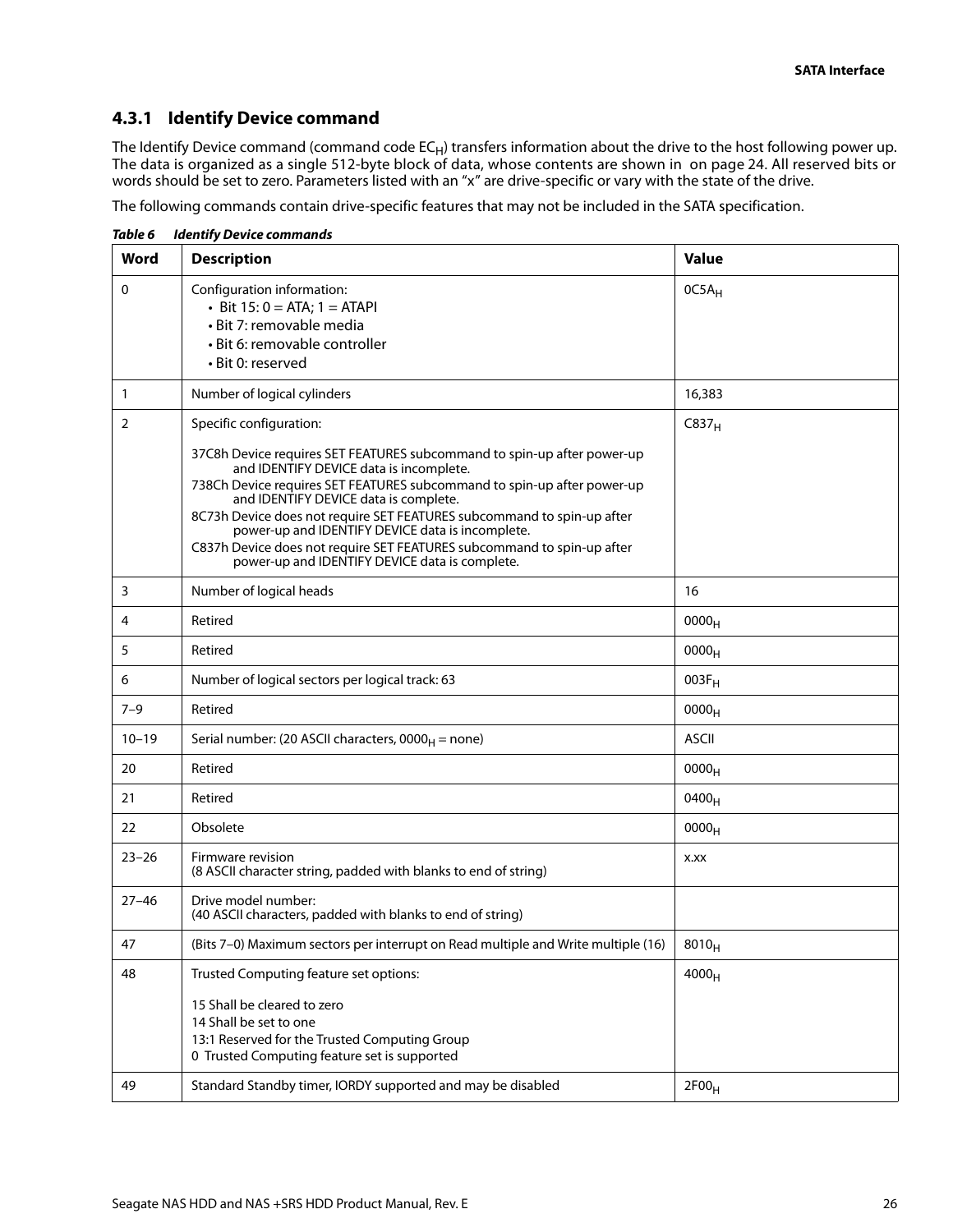| Word      | <b>Description</b>                                                                                                                                                                                                                                                                                                                                                                                                                 | Value                   |
|-----------|------------------------------------------------------------------------------------------------------------------------------------------------------------------------------------------------------------------------------------------------------------------------------------------------------------------------------------------------------------------------------------------------------------------------------------|-------------------------|
| 50        | Capabilities:                                                                                                                                                                                                                                                                                                                                                                                                                      | 4000 <sub>H</sub>       |
|           | 15 Shall be cleared to zero<br>14 Shall be set to one<br>13:2 Reserved<br>1 Obsolete<br>0 Shall be set to one to indicate a vendor specific Standby timer value<br>minimum                                                                                                                                                                                                                                                         |                         |
| 51        | PIO data-transfer cycle timing mode                                                                                                                                                                                                                                                                                                                                                                                                | $0200_H$                |
| 52        | Retired (Obsolete)                                                                                                                                                                                                                                                                                                                                                                                                                 | $0200_H$                |
| 53        | 15:8 Free-fall Control Sensitivity<br>7:3 Reserved<br>2 the fields reported in word 88 are valid<br>1 the fields reported in words (70:64) are valid<br>0 Obsolete                                                                                                                                                                                                                                                                 | 0007 <sub>H</sub>       |
| 54        | Number of current logical cylinders (Obsolete)                                                                                                                                                                                                                                                                                                                                                                                     | $xxxx_{H}$              |
| 55        | Number of current logical heads (Obsolete)                                                                                                                                                                                                                                                                                                                                                                                         | XXXH                    |
| 56        | Number of current logical sectors per logical track (Obsolete)                                                                                                                                                                                                                                                                                                                                                                     | <b>XXXX<sub>H</sub></b> |
| $57 - 58$ | Current capacity in sectors (Obsolete)                                                                                                                                                                                                                                                                                                                                                                                             | <b>XXXX<sub>H</sub></b> |
| 59        | 15 The BLOCK ERASE EXT command is supported<br>14 The OVERWRITE EXT command is supported<br>13 The CRYPTO SCRAMBLE EXT command is supported<br>12 The Sanitize feature set is supported<br>11:9 Reserved<br>8 Multiple logical sector setting is valid<br>7:0 Current setting for number of logical sectors that shall be transferred per<br>DRQ data block on READ/WRITE Multiple commands                                        | $5C10_H$                |
| $60 - 61$ | Total number of user-addressable LBA sectors available<br>(see Section 2.2 for related information)<br>*Note: The maximum value allowed in this field is: 0FFFFFFFh (268,435,455)<br>sectors, 137GB). Drives with capacities over 137GB will have 0FFFFFFFh in this field<br>and the actual number of user-addressable LBAs specified in words 100-103. This<br>is required for drives that support the 48-bit addressing feature. | OFFFFFFFh*              |
| 62        | Obsolete                                                                                                                                                                                                                                                                                                                                                                                                                           | 0000 <sub>H</sub>       |
| 63        | Multiword DMA active and modes supported<br>(see note following this table)                                                                                                                                                                                                                                                                                                                                                        | xx07 <sub>H</sub>       |
| 64        | Advanced PIO modes supported (modes 3 and 4 supported)                                                                                                                                                                                                                                                                                                                                                                             | 0003 <sub>H</sub>       |
| 65        | Minimum multiword DMA transfer cycle time per word (120 nsec)                                                                                                                                                                                                                                                                                                                                                                      | $0078_H$                |
| 66        | Recommended multiword DMA transfer cycle time per word (120 nsec)                                                                                                                                                                                                                                                                                                                                                                  | $0078_H$                |
| 67        | Minimum PIO cycle time without IORDY flow control (240 nsec)                                                                                                                                                                                                                                                                                                                                                                       | 0078 <sub>H</sub>       |
| 68        | Minimum PIO cycle time with IORDY flow control (120 nsec)                                                                                                                                                                                                                                                                                                                                                                          | $0078_H$                |

*Table 6 Identify Device commands (continued)*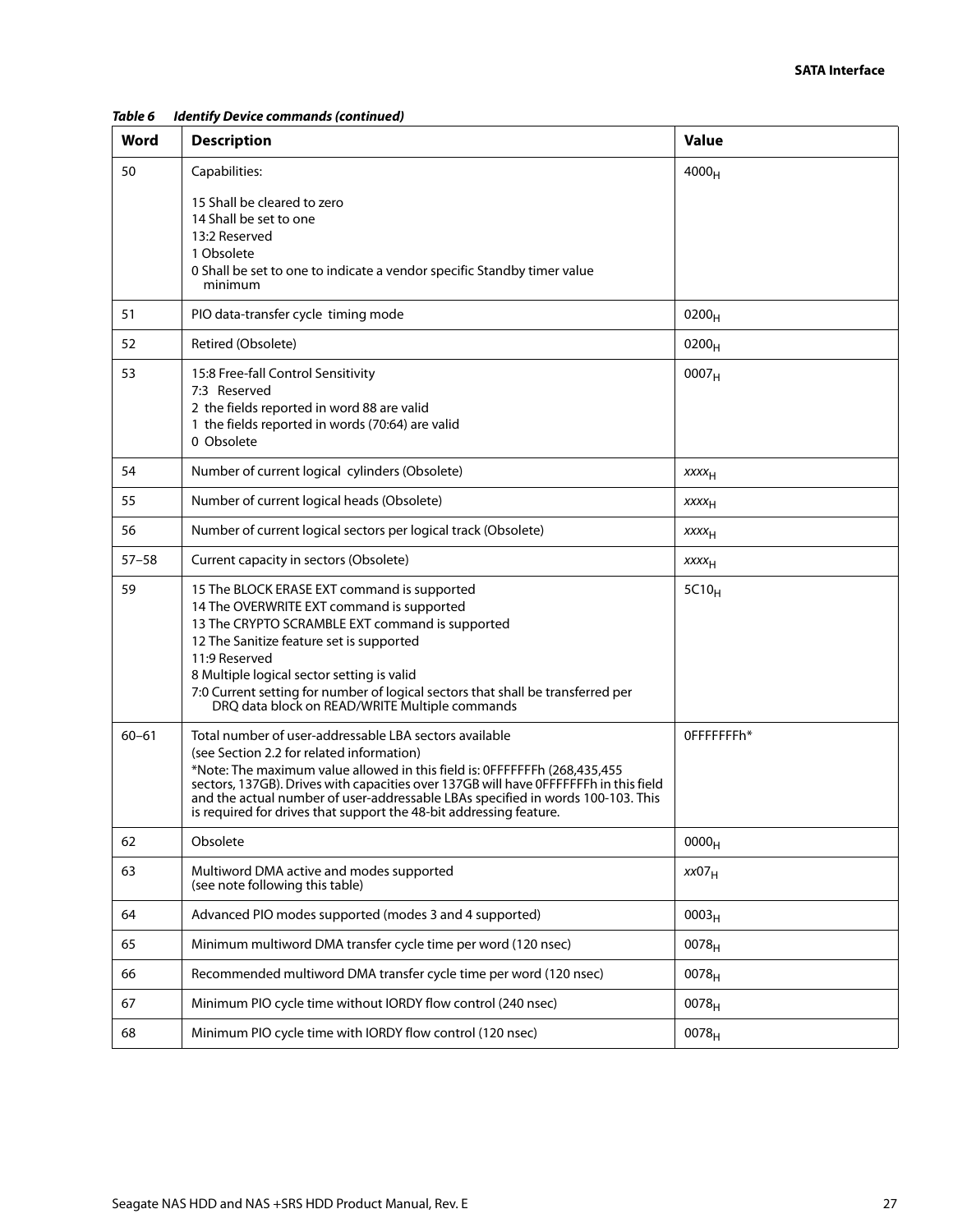*Table 6 Identify Device commands (continued)*

| Word        | <b>Description</b>                                                                                                                                                                                                                                                                                                                                                                                                                                                                                                                                                                                                                                      | <b>Value</b>                                                                                    |
|-------------|---------------------------------------------------------------------------------------------------------------------------------------------------------------------------------------------------------------------------------------------------------------------------------------------------------------------------------------------------------------------------------------------------------------------------------------------------------------------------------------------------------------------------------------------------------------------------------------------------------------------------------------------------------|-------------------------------------------------------------------------------------------------|
| 69          | <b>Additional Supported</b><br>15 CFast Specification Support<br>14 Deterministic data in trimmed LBA range(s) is supported<br>13 Long Physical Sector Alignment Error Reporting Control is supported<br>12 Obsolete<br>11 READ BUFFER DMA is supported<br>10 WRITE BUFFER DMA is supported<br>9 Obsolete<br>8 DOWNLOAD MICROCODE DMA is supported<br>7 Reserved for IEEE 1667<br>60 = Optional ATA device 28-bit commands supported<br>5 Trimmed LBA range(s) returning zeroed data is supported<br>4 Device Encrypts All User Data<br>3 Extended Number of User Addressable Sectors is supported<br>2 All write cache is non-volatile<br>1:0 Reserved | 0000 <sub>H</sub>                                                                               |
| $70 - 74$   | ATA-reserved                                                                                                                                                                                                                                                                                                                                                                                                                                                                                                                                                                                                                                            | 0000 <sub>H</sub>                                                                               |
| 75          | Queue depth                                                                                                                                                                                                                                                                                                                                                                                                                                                                                                                                                                                                                                             | $001F_H$                                                                                        |
| 76          | <b>SATA capabilities</b>                                                                                                                                                                                                                                                                                                                                                                                                                                                                                                                                                                                                                                | $xxxx_H$                                                                                        |
| 77          | Reserved for future SATA definition                                                                                                                                                                                                                                                                                                                                                                                                                                                                                                                                                                                                                     | xxxx <sub>H</sub>                                                                               |
| 78          | SATA features supported                                                                                                                                                                                                                                                                                                                                                                                                                                                                                                                                                                                                                                 | <b>XXXX<sub>H</sub></b>                                                                         |
| 79          | SATA features enabled                                                                                                                                                                                                                                                                                                                                                                                                                                                                                                                                                                                                                                   | <b>XXXX<sub>H</sub></b>                                                                         |
| 80          | Major version number                                                                                                                                                                                                                                                                                                                                                                                                                                                                                                                                                                                                                                    | 07F <sub>0H</sub>                                                                               |
| 81          | Minor version number                                                                                                                                                                                                                                                                                                                                                                                                                                                                                                                                                                                                                                    | $006D_H$                                                                                        |
| 82          | Command sets supported                                                                                                                                                                                                                                                                                                                                                                                                                                                                                                                                                                                                                                  | $306B_H$                                                                                        |
| 83          | Command sets supported                                                                                                                                                                                                                                                                                                                                                                                                                                                                                                                                                                                                                                  | $7561_H$                                                                                        |
| 84          | Command sets support extension (see note following this table)                                                                                                                                                                                                                                                                                                                                                                                                                                                                                                                                                                                          | 6173 <sub>H</sub>                                                                               |
| 85          | Command sets enabled                                                                                                                                                                                                                                                                                                                                                                                                                                                                                                                                                                                                                                    | $30xx_H$                                                                                        |
| 86          | Command sets enabled                                                                                                                                                                                                                                                                                                                                                                                                                                                                                                                                                                                                                                    | B441 <sub>H</sub>                                                                               |
| 87          | Command sets enable extension                                                                                                                                                                                                                                                                                                                                                                                                                                                                                                                                                                                                                           | $6173_H$                                                                                        |
| 88          | Ultra DMA support and current mode (see note following this table)                                                                                                                                                                                                                                                                                                                                                                                                                                                                                                                                                                                      | $xx7F_H$                                                                                        |
| 89          | Security erase time                                                                                                                                                                                                                                                                                                                                                                                                                                                                                                                                                                                                                                     | $xxxx_{H}$                                                                                      |
| 90          | Enhanced security erase time                                                                                                                                                                                                                                                                                                                                                                                                                                                                                                                                                                                                                            | $xxxx_{H}$                                                                                      |
| 92          | Master password revision code                                                                                                                                                                                                                                                                                                                                                                                                                                                                                                                                                                                                                           | FFE <sub>H</sub>                                                                                |
| 93          | Hardware reset value                                                                                                                                                                                                                                                                                                                                                                                                                                                                                                                                                                                                                                    | XXXH                                                                                            |
| 94          | Automatic acoustic management                                                                                                                                                                                                                                                                                                                                                                                                                                                                                                                                                                                                                           | D0D0 <sub>H</sub>                                                                               |
| $95 - 99$   | ATA-reserved                                                                                                                                                                                                                                                                                                                                                                                                                                                                                                                                                                                                                                            | 0000 <sub>H</sub>                                                                               |
| $100 - 103$ | Total number of user-addressable LBA sectors available (see Section 2.2 for related<br>information). These words are required for drives that support the 48-bit<br>addressing feature. Maximum value: 0000FFFFFFFFFFFFh.                                                                                                                                                                                                                                                                                                                                                                                                                               | $ST4000VX000 = 7,814,037,168$<br>$ST4000VX002 = 7,814,037,168$<br>$ST3000VX002 = 5,860,533,168$ |
| 104-105     | ATA-reserved                                                                                                                                                                                                                                                                                                                                                                                                                                                                                                                                                                                                                                            | 0000 <sub>H</sub>                                                                               |
| 106         | Physical sector size / logical sector size                                                                                                                                                                                                                                                                                                                                                                                                                                                                                                                                                                                                              | $6003_H$                                                                                        |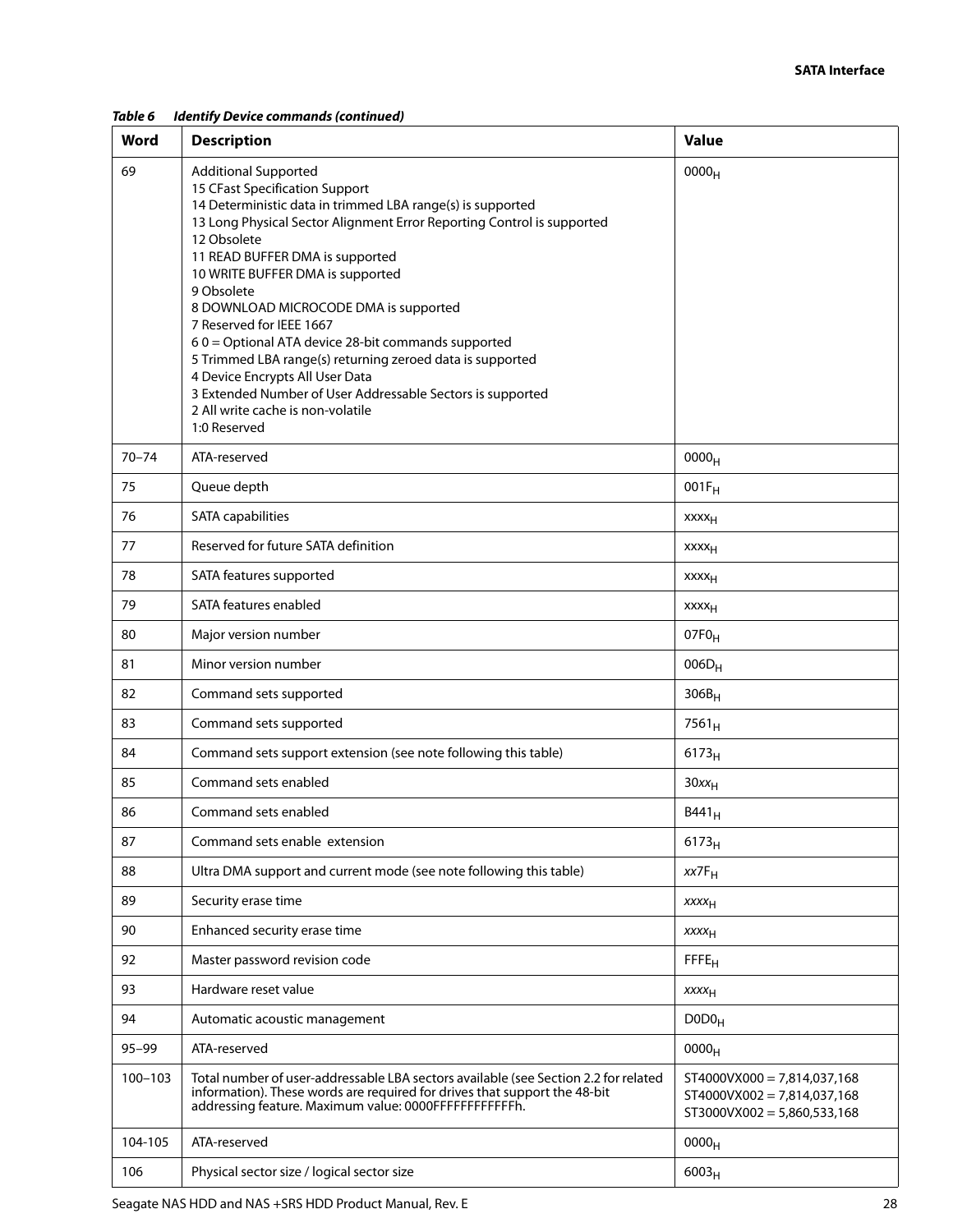| Word        | <b>Description</b>                                                                                                                                        | <b>Value</b>                                                                                    |
|-------------|-----------------------------------------------------------------------------------------------------------------------------------------------------------|-------------------------------------------------------------------------------------------------|
| 107         | ATA-reserved                                                                                                                                              | 0000 <sub>H</sub>                                                                               |
| 108-111     | The mandatory value of the world wide name (WWN) for the drive.<br>NOTE: This field is valid if word 84, bit 8 is set to 1 indicating 64-bit WWN support. | Each drive will have a unique value.                                                            |
| 112-118     | ATA-reserved                                                                                                                                              | 0000 <sub>H</sub>                                                                               |
| 119         | Commands and feature sets supported                                                                                                                       | $41DE_H$                                                                                        |
| 120         | Commands and feature sets supported or enabled                                                                                                            | 409C <sub>H</sub>                                                                               |
| 121-127     | ATA-reserved                                                                                                                                              | 0000 <sub>H</sub>                                                                               |
| 128         | Security status                                                                                                                                           | $0021_H$                                                                                        |
| 129-159     | Seagate-reserved                                                                                                                                          | XXXH                                                                                            |
| $160 - 167$ | ATA-reserved                                                                                                                                              | $0000_{H}$                                                                                      |
| 168         | Device Nominal Form Factor                                                                                                                                | 0002 <sub>H</sub>                                                                               |
| 169-205     | ATA-reserved                                                                                                                                              | 0000 <sub>H</sub>                                                                               |
| 206         | <b>SCT Command Transport</b>                                                                                                                              | 10A5 <sub>H</sub>                                                                               |
| 207-208     | ATA-reserved                                                                                                                                              | 0000 <sub>H</sub>                                                                               |
| 209         | Alignment of logical blocks within a physical block                                                                                                       | $4000_H$                                                                                        |
| 210-216     | ATA-reserved                                                                                                                                              | 0000 <sub>H</sub>                                                                               |
| 217         | Nominal media rotation rate                                                                                                                               | $175C_H$                                                                                        |
| 218-221     | ATA-reserved                                                                                                                                              | 0000 <sub>H</sub>                                                                               |
| 222         | Transport major version number                                                                                                                            | $107F_H$                                                                                        |
| 223-229     | ATA-reserved                                                                                                                                              | 0000 <sub>H</sub>                                                                               |
| 230-233     | Extended Number of User Addressable Sectors                                                                                                               | $ST4000VX000 = 7,814,037,168$<br>$ST4000VX002 = 7,814,037,168$<br>$ST3000VX002 = 5,860,533,168$ |
| 234-254     | ATA-reserved                                                                                                                                              | 0000 <sub>H</sub>                                                                               |
| 255         | Integrity word                                                                                                                                            | xxA5 <sub>H</sub>                                                                               |

#### *Table 6 Identify Device commands (continued)*

Note See the bit descriptions below for words 63, 84, and 88 of the Identify Drive data.

| Description (if bit is set to 1) |            |                                           |
|----------------------------------|------------|-------------------------------------------|
|                                  | <b>Bit</b> | Word 63                                   |
|                                  | 0          | Multiword DMA mode 0 is supported.        |
|                                  |            | Multiword DMA mode 1 is supported.        |
|                                  | 2          | Multiword DMA mode 2 is supported.        |
|                                  | 8          | Multiword DMA mode 0 is currently active. |
|                                  | 9          | Multiword DMA mode 1 is currently active. |
|                                  | 10         | Multiword DMA mode 2 is currently active. |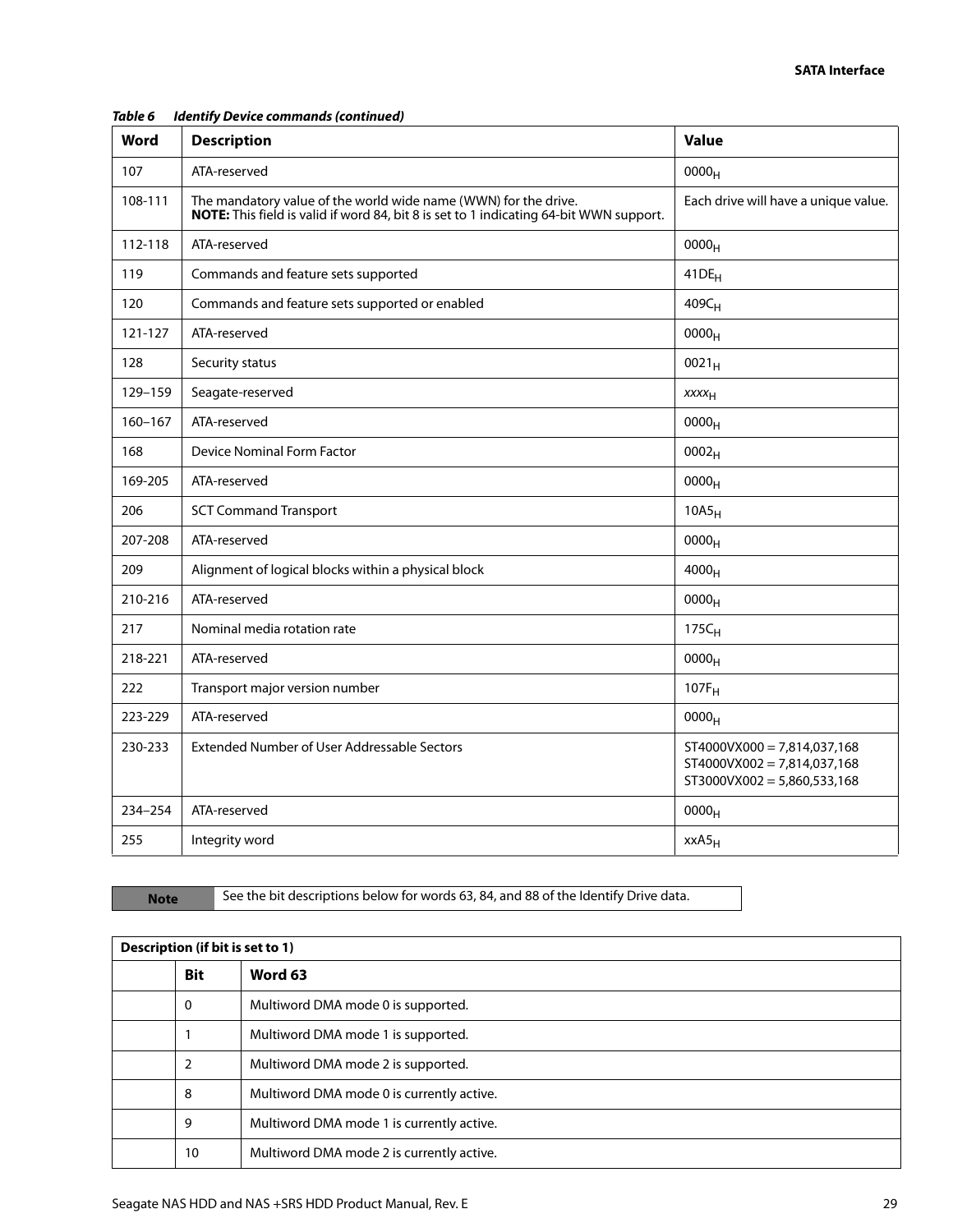| <b>Bit</b>     | Word 84                                                              |
|----------------|----------------------------------------------------------------------|
| 0              | SMART error login is supported.                                      |
| 1              | SMART self-test is supported.                                        |
| $\overline{2}$ | Media serial number is supported.                                    |
| 3              | Media Card Pass Through Command feature set is supported.            |
| 4              | Streaming feature set is supported.                                  |
| 5              | GPL feature set is supported.                                        |
| 6              | WRITE DMA FUA EXT and WRITE MULTIPLE FUA EXT commands are supported. |
| 7              | WRITE DMA QUEUED FUA EXT command is supported.                       |
| 8              | 64-bit World Wide Name is supported.                                 |
| $9 - 10$       | Obsolete.                                                            |
| $11 - 12$      | Reserved for TLC.                                                    |
| 13             | IDLE IMMEDIATE command with IUNLOAD feature is supported.            |
| 14             | Shall be set to 1.                                                   |
| 15             | Shall be cleared to 0.                                               |
| <b>Bit</b>     | Word 88                                                              |
| 0              | Ultra DMA mode 0 is supported.                                       |
| 1              | Ultra DMA mode 1 is supported.                                       |
| 2              | Ultra DMA mode 2 is supported.                                       |
| 3              | Ultra DMA mode 3 is supported.                                       |
| 4              | Ultra DMA mode 4 is supported.                                       |
| 5              | Ultra DMA mode 5 is supported.                                       |
| 6              | Ultra DMA mode 6 is supported.                                       |
| 8              | Ultra DMA mode 0 is currently active.                                |
| 9              | Ultra DMA mode 1 is currently active.                                |
| $10\,$         | Ultra DMA mode 2 is currently active.                                |
| 11             | Ultra DMA mode 3 is currently active.                                |
| 12             | Ultra DMA mode 4 is currently active.                                |
| 13             | Ultra DMA mode 5 is currently active.                                |
| 14             | Ultra DMA mode 6 is currently active.                                |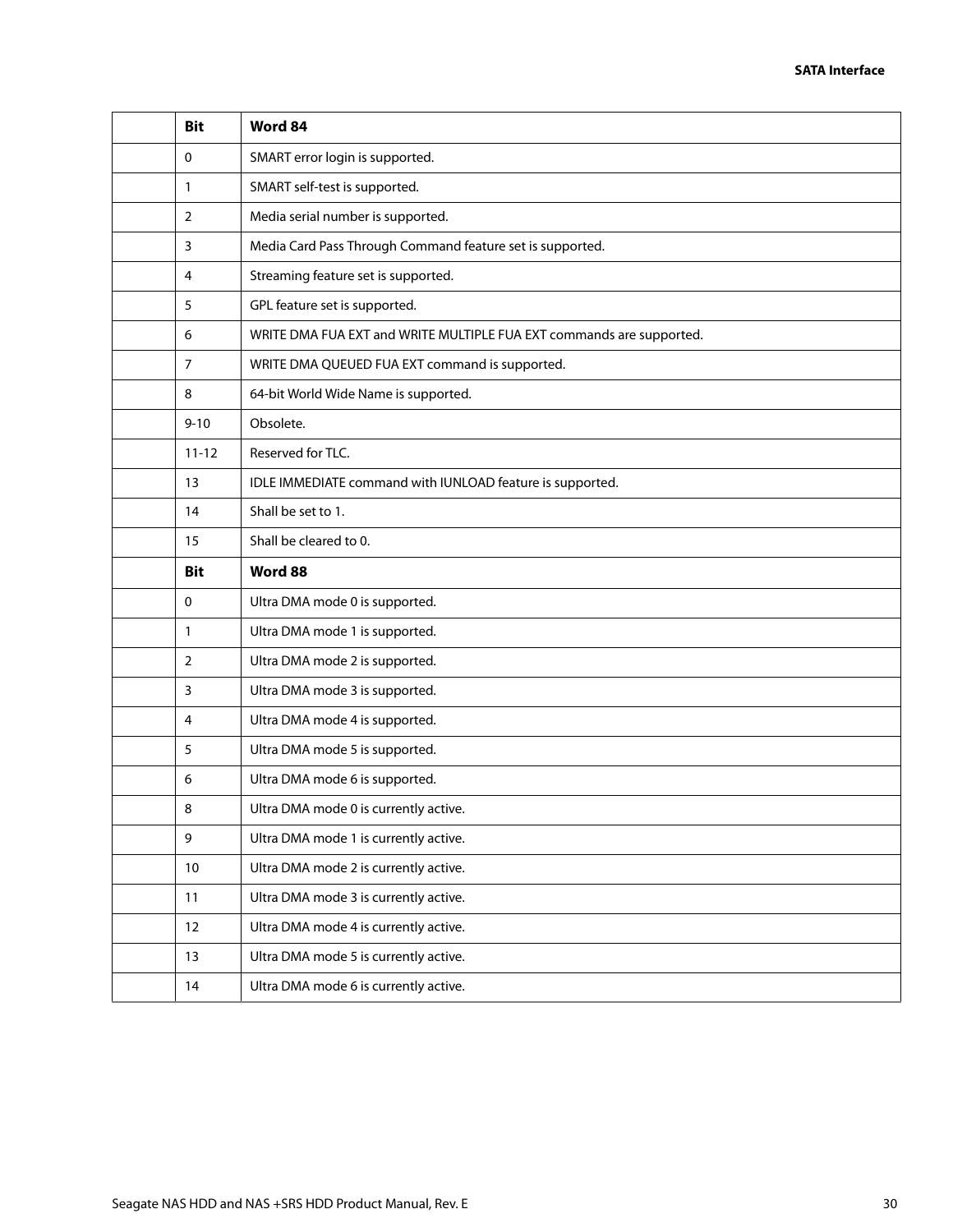## <span id="page-31-0"></span>**4.3.2 Set Features command**

This command controls the implementation of various features that the drive supports. When the drive receives this command, it sets BSY, checks the contents of the Features register, clears BSY and generates an interrupt. If the value in the register does not represent a feature that the drive supports, the command is aborted. Power-on default has the read lookahead and write caching features enabled. The acceptable values for the Features register are defined as follows:

| $02_H$          | Enable write cache (default).                                                                 |
|-----------------|-----------------------------------------------------------------------------------------------|
| 03 <sub>H</sub> | Set transfer mode (based on value in Sector Count register).<br>Sector Count register values: |
|                 | 00 <sub>H</sub> Set PIO mode to default (PIO mode 2).                                         |
|                 | $01_H$ Set PIO mode to default and disable IORDY (PIO mode 2).                                |
|                 | 08 <sub>H</sub> PIO mode 0                                                                    |
|                 | 09 <sub>H</sub> PIO mode 1                                                                    |
|                 | 0A <sub>H</sub> PIO mode 2                                                                    |
|                 | 0B <sub>H</sub> PIO mode 3                                                                    |
|                 | OC <sub>H</sub> PIO mode 4 (default)                                                          |
|                 | Multiword DMA mode 0<br>20 <sub>H</sub>                                                       |
|                 | 21 <sub>H</sub> Multiword DMA mode 1                                                          |
|                 | Multiword DMA mode 2<br>22 <sub>H</sub>                                                       |
|                 | Ultra DMA mode 0<br>40 <sub>H</sub>                                                           |
|                 | Ultra DMA mode 1<br>$41_H$                                                                    |
|                 | Ultra DMA mode 2<br>42 <sub>H</sub>                                                           |
|                 | 43 <sub>H</sub> Ultra DMA mode 3                                                              |
|                 | 44 <sub>H</sub> Ultra DMA mode 4                                                              |
|                 | 45 <sub>H</sub> Ultra DMA mode 5                                                              |
|                 | 46 <sub>H</sub> Ultra DMA mode 6                                                              |
| 10 <sub>H</sub> | Enable use of SATA features                                                                   |
| 55 <sub>H</sub> | Disable read look-ahead (read cache) feature.                                                 |
| 82 <sub>H</sub> | Disable write cache                                                                           |
| 90 <sub>H</sub> | Disable use of SATA features                                                                  |
| $AA_H$          | Enable read look-ahead (read cache) feature (default).                                        |
| $F1_H$          | Report full capacity available                                                                |

**Note** At power-on, or after a hardware or software reset, the default values of the features are as indicated above.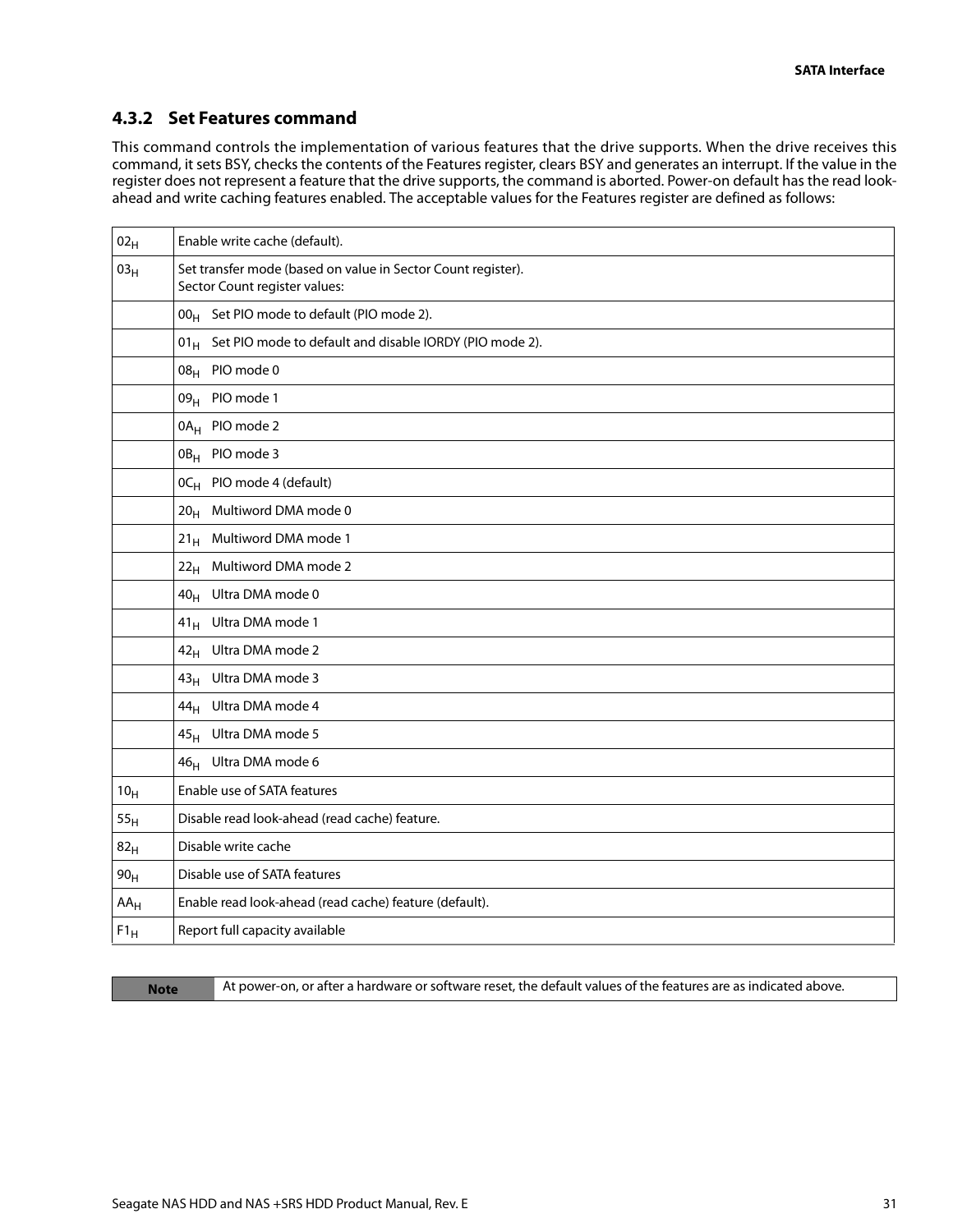## <span id="page-32-0"></span>**4.3.3 S.M.A.R.T. commands**

S.M.A.R.T. provides near-term failure prediction for disk drives. When S.M.A.R.T. is enabled, the drive monitors predetermined drive attributes that are susceptible to degradation over time. If self-monitoring determines that a failure is likely, S.M.A.R.T. makes a status report available to the host. Not all failures are predictable. S.M.A.R.T. predictability is limited to the attributes the drive can monitor. For more information on S.M.A.R.T. commands and implementation, see the Draft ATA-5 Standard.

Diagnostic software activates a built-in drive self-test (DST S.M.A.R.T. command for  $D4_H$ ) that eliminates unnecessary drive returns. The diagnostic software ships with all new drives.

This drive is shipped with S.M.A.R.T. features disabled. Users must have a recent BIOS or software package that supports S.M.A.R.T. to enable this feature. The table below shows the S.M.A.R.T. command codes that the drive uses.

| <b>Code in features register</b> | S.M.A.R.T. command                               |  |  |  |
|----------------------------------|--------------------------------------------------|--|--|--|
| D0 <sub>H</sub>                  | S.M.A.R.T. Read Data                             |  |  |  |
| $D2_H$                           | S.M.A.R.T. Enable/Disable Attribute Autosave     |  |  |  |
| D3 <sub>H</sub>                  | S.M.A.R.T. Save Attribute Values                 |  |  |  |
| $D4_H$                           | S.M.A.R.T. Execute Off-line Immediate (runs DST) |  |  |  |
| DS <sub>H</sub>                  | S.M.A.R.T. Read Log Sector                       |  |  |  |
| D6 <sub>H</sub>                  | S.M.A.R.T. Write Log Sector                      |  |  |  |
| D8 <sub>H</sub>                  | S.M.A.R.T. Enable Operations                     |  |  |  |
| D9 <sub>H</sub>                  | S.M.A.R.T. Disable Operations                    |  |  |  |
| DA <sub>H</sub>                  | S.M.A.R.T. Return Status                         |  |  |  |

| and the state of the state of the state of the state of the state of the state of the state of the state of th<br><b>Contract Contract Contract Contract Contract Contract Contract Contract Contract Contract Contract Contract Co</b> |   |   |  |
|-----------------------------------------------------------------------------------------------------------------------------------------------------------------------------------------------------------------------------------------|---|---|--|
|                                                                                                                                                                                                                                         |   |   |  |
| <b>Contract Contract Contract Contract Contract Contract Contract Contract Contract Contract Contract Contract Co</b><br><b>STATE</b>                                                                                                   | - | - |  |

**Note** If an appropriate code is not written to the Features Register, the command is aborted and 0x04 (abort) is written to the Error register.